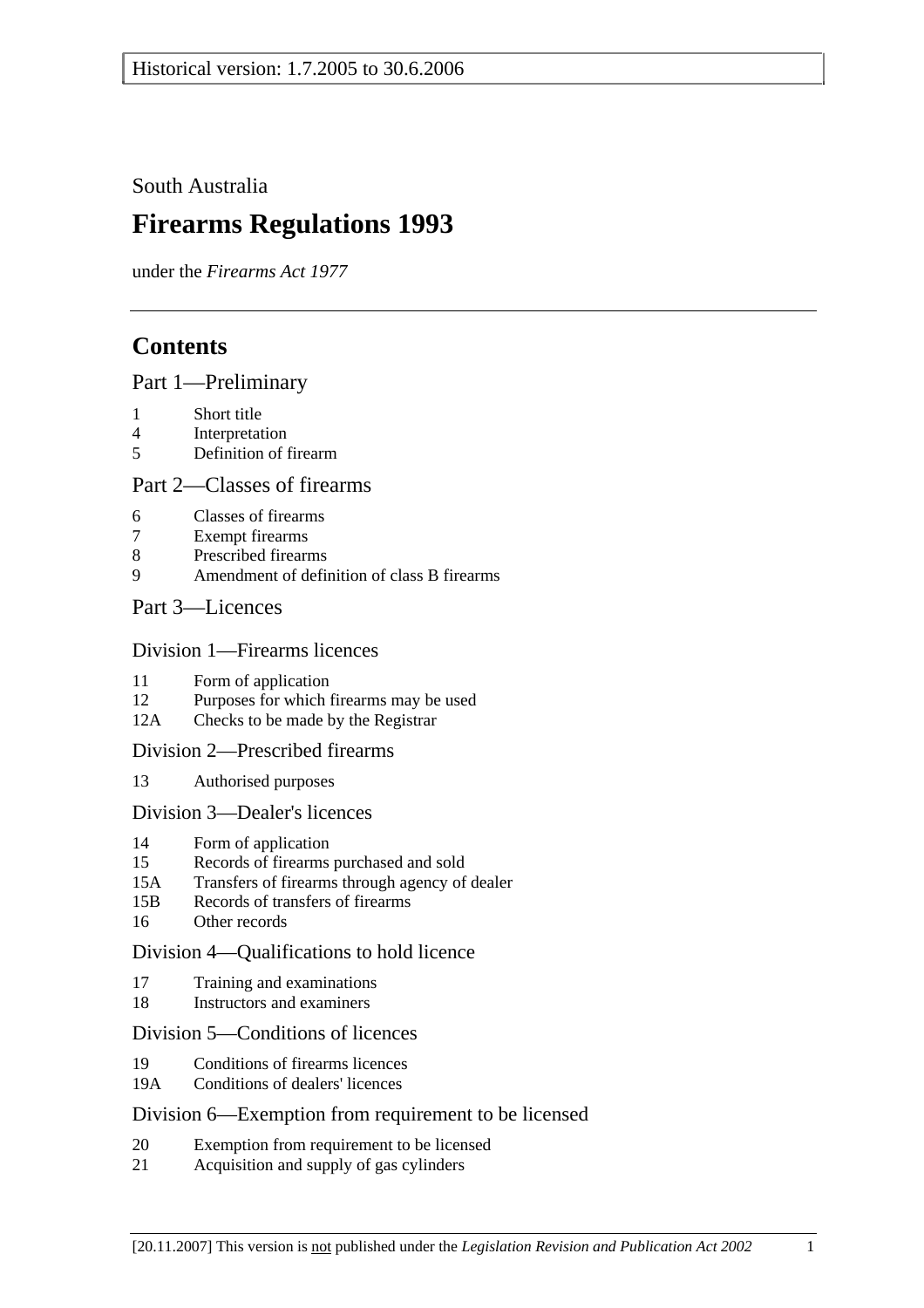#### Division 7—General

- 22 Company nominee
- 23 Replacement of licence

### Part 4—Acquisition and registration of firearms

- 24 Application for permits
- 24A Checks to be made by the Registrar
- 25 Application to register a firearm
- 26 Acquisition of class C firearms
- 26A Handguns—applications for permits—section 15A(4b) and (4c)
- 26B Measurement of barrel length of handguns—section 15A(4b)
- 27 Certificate of registration

#### Part 5—Acquisition of ammunition

- 28 Application for permit
- 28A Limit on quantity of ammunition

#### Part 6—Security of firearms and ammunition

- 29 Security of firearms
- 30 Possession of prescribed firearms
- 31 Possession of firearms by dealers
- 32 Ammunition
- 33 Security of dealer's building
- 34 Exemption

## Part 7—Recognised firearms clubs and recognised paint-ball operators

#### Division 1—Recognised firearms clubs

- 35 Application for recognition
- 36 Certificate of recognition
- 37 Approval of Registrar required for alteration to range
- 38 Club to inform Registrar of change
- 38AA Acceptance of new members
- 38A Records to be kept by clubs
- 39 Change in membership

#### Division 2—Recognised paint-ball operators and recognised commercial range operators

- 40 Application for recognition
- 40A Application for recognition of commercial range operator
- 41 Certificate of recognition
- 42 Alteration of grounds or range
- 43 Operator to inform Registrar of change

#### Part 8—Miscellaneous

- 44 Prescribed person—section 20A
- 44A Exclusion from s. 35A of the Act
- 45 Records
- 46 Waiver of firearms licence fee
- 47 Form of applications and licences etc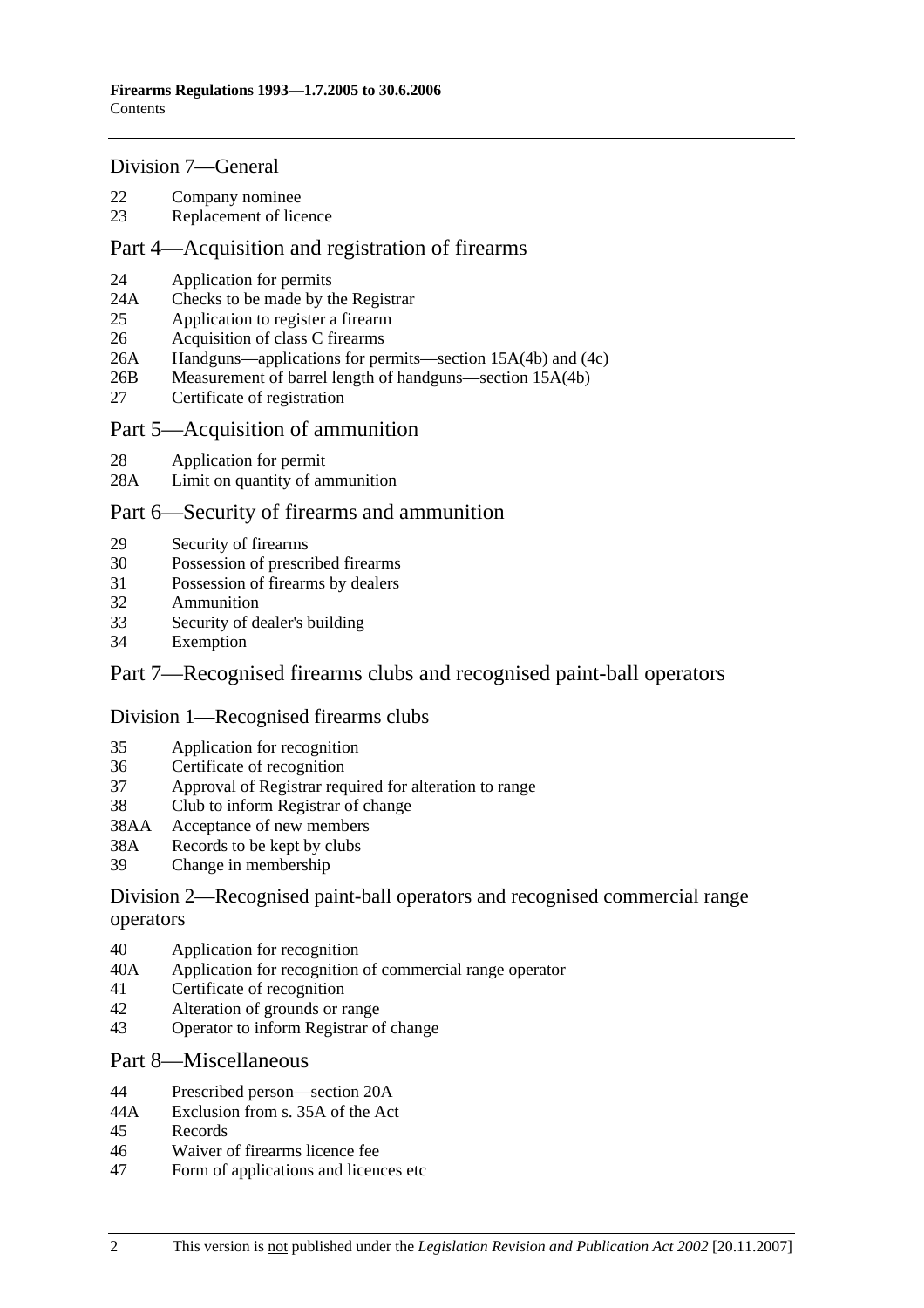- 48 Alteration, destruction etc of firearm
- 49 International visitor firearms permits
- 50 Exemption of persons from outside the State
- 50A Exemption of juniors from certain provisions
- 51 Exemption of Frank Adlam Collection
- 52 Fees
- 53 Offence

Schedule 1—Fees

Schedule 2—Transitional provisions

Legislative history

# **Part 1—Preliminary**

#### **1—Short title**

These regulations may be cited as the *Firearms Regulations 1993*.

#### **4—Interpretation**

(1) In these regulations unless the contrary intention appears—

*the Act* means the *Firearms Act 1977*;

*captive bolt gun* means a firearm designed to kill animals by firing a bolt that remains part of the firearm during and after firing;

*dog retriever* means a firearm designed to fire a projectile for a dog to retrieve;

*home-made firearm* means a firearm that incorporates a barrel or receiver that was made in Australia by a person who is not a licensed dealer in firearms;

*owner* in relation to land includes an occupier of the land;

*paint-ball shooting* means shooting a paint-ball firearm when participating in an organised activity on the grounds of a recognised paint-ball operator;

*power head* means a firearm (not being a captive bolt gun) designed to kill animals by striking the muzzle against the animal;

*rocket line launcher* means a firearm that is designed to throw a rope, cable or line of any other kind;

*underwater firearm* means a firearm—

- (a) designed to fire projectiles by means of compressed air or other compressed gas; and
- (b) designed to be used underwater; and
- (c) kept solely for use underwater;

*Very pistol* means a handgun designed to fire flares or exploding shells.

 (2) For the purposes of these regulations the length of the barrel of a firearm will be taken to be the distance from the breech face to the muzzle.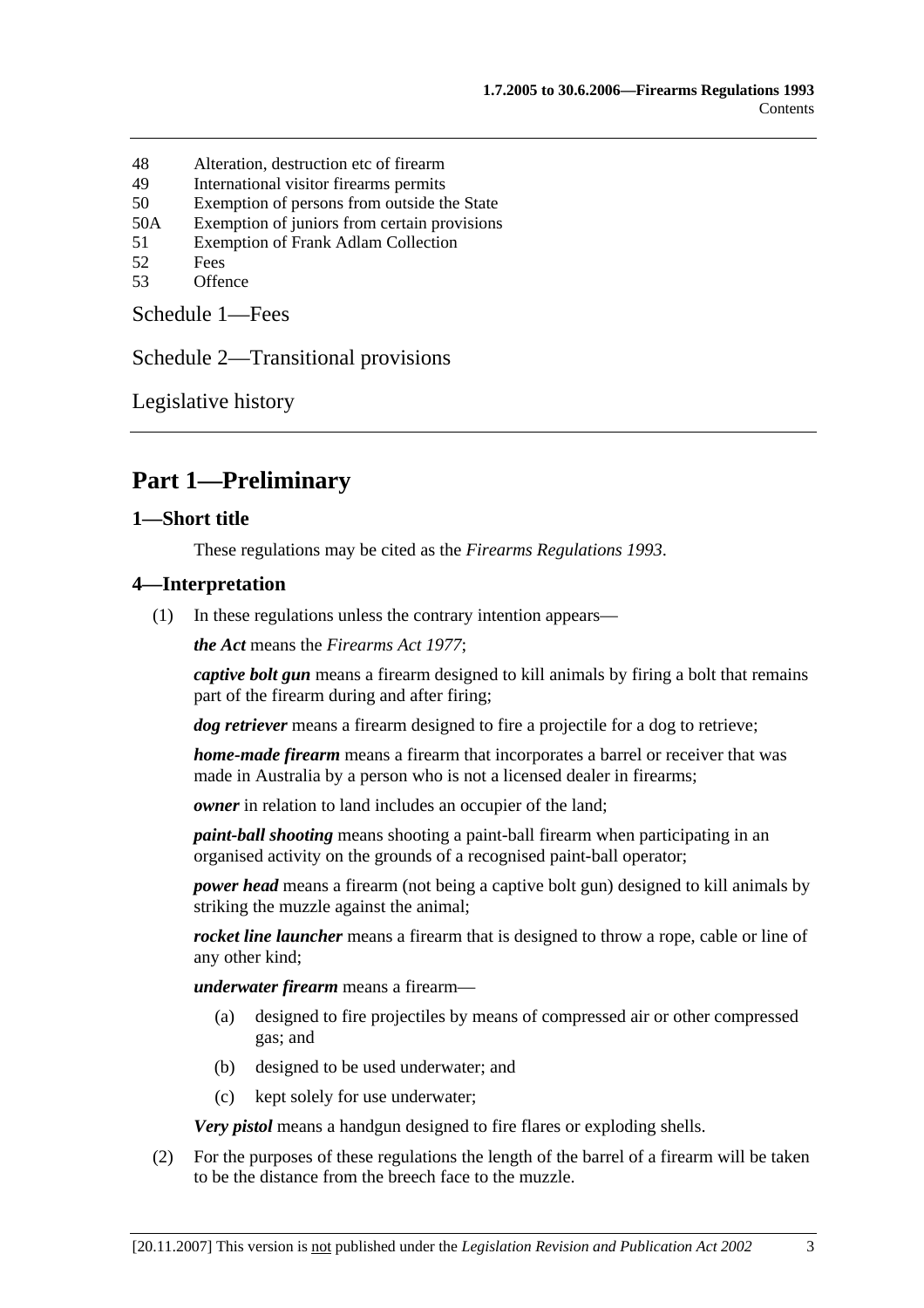## **5—Definition of firearm**

A toy firearm that is not designed to fire metallic projectiles is not included in the definition of *firearm* in the Act unless, in the Registrar's opinion, it should be regulated as a firearm under the Act and is the subject of a declaration to that effect by the Registrar published in the Gazette.

# **Part 2—Classes of firearms**

#### **6—Classes of firearms**

Firearms are divided into the following classes:

- (a) exempt firearms;
- (b) prescribed firearms;
- (c) firearms not included in paragraph (a) or (b).

#### **7—Exempt firearms**

The following firearms are exempt from the provision of the Act and these regulations:

- (b) captive bolt guns;
- (c) tools or instruments powered by burning propellant or by compressed air or other compressed gas;
- (d) rocket line launchers;
- (e) devices designed to throw a net to catch animals;
- (f) devices designed to throw an object for shotgun target practice;
- (h) dog retrievers;
- (i) Very pistols used only for signalling distress or rescuing persons in distress;
- (j) a firearm that—
	- (i) has been fitted with a transmitter of infrared electromagnetic waves or a receiver of such waves or both; and
	- (ii) has been modified so as to be incapable of firing a projectile; and
	- (iii) cannot easily be modified to fire projectiles;
- (k) an underwater firearm,

and receivers of firearms referred to in a preceding paragraph.

#### **Note—**

The definition of *firearm* in section 5(1) of the Act excludes an antique firearm. *Antique firearm* is defined in section 5(1).

#### **8—Prescribed firearms**

- (1) The following firearms are prescribed firearms:
	- (a) automatic firearms;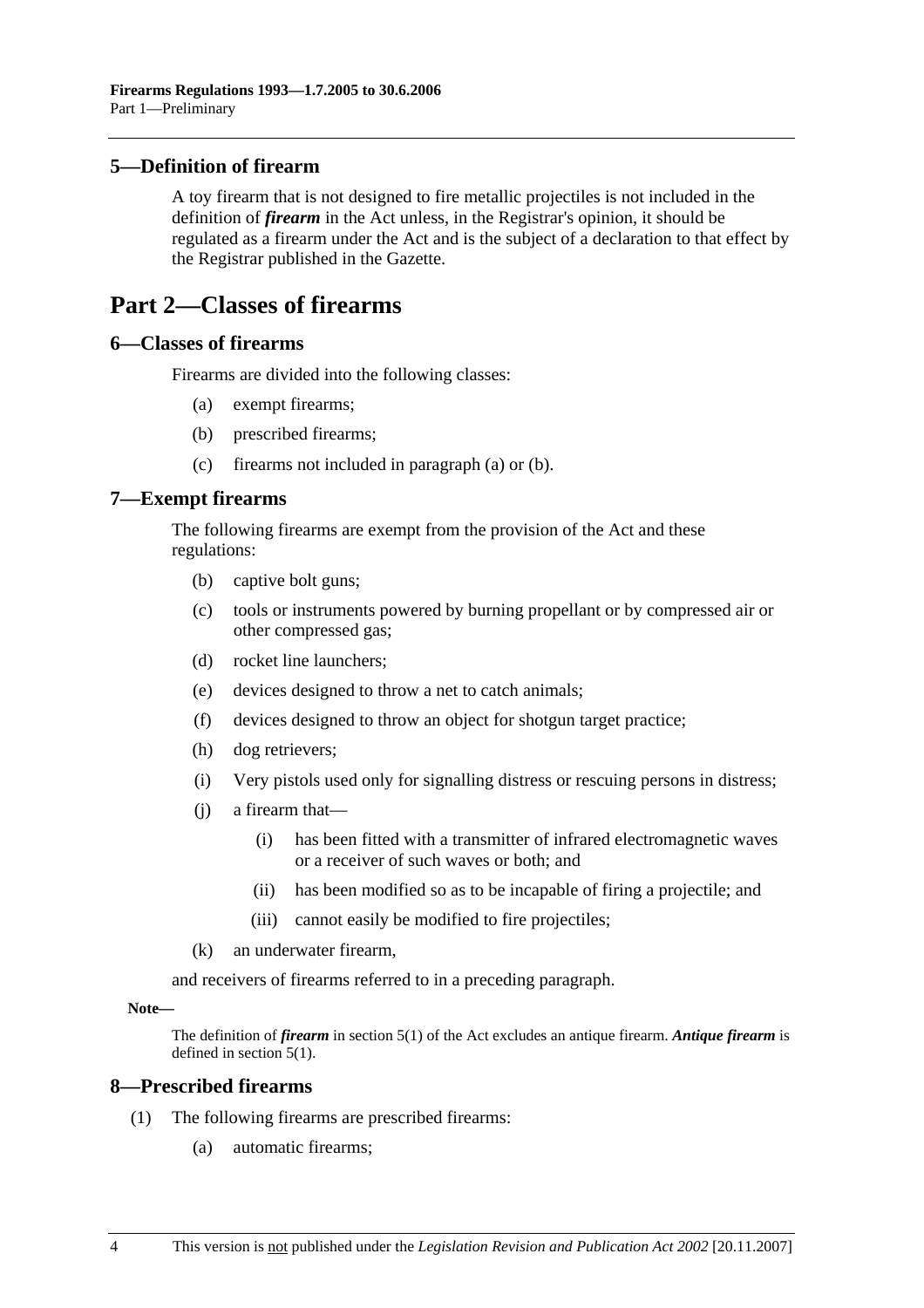- (b) mortars, bazookas, rocket propelled grenades and similar military firearms designed to fire explosive projectiles;
- (c) firearms having one or more barrels of less than 330 millimetres in length (but not handguns, air rifles, air guns or power heads);
- (d) shotguns having one or more barrels of less than 450 millimetres in length;
- (e) air rifles and air guns having one or more barrels of less than 250 millimetres in length;
- (f) firearms having an overall length of less than 750 millimetres (but not handguns or power heads);
- (g) firearms (but not handguns) designed to be reduced in overall length by folding, telescoping or any other means to a length of less than 750 millimetres and then to be capable of being fired;
- (h) firearms designed to fire projectiles containing tear gas or any other lachrymatory substance or any nauseating substance or poison (but not firearms designed to tranquillise, immobilise or administer vaccines or other medicines to animals);
- (i) firearms designed as, and having the appearance of, other objects;
- (j) home-made firearms,

and receivers of firearms referred to in a preceding paragraph.

 (2) When determining the overall length of a paint-ball firearm for the purposes of subregulation (1)(f) the gas cylinder and the hose connecting the cylinder to the firearm (if any) will be included.

## **9—Amendment of definition of class B firearms**

The definition of *class B firearms* in section 5(1) of the Act is amended by inserting the following paragraph after paragraph (c):

> (ca) double barrel centre fire rifles that are not designed to hold additional rounds in a magazine.

# **Part 3—Licences**

#### **Division 1—Firearms licences**

#### **11—Form of application**

An application for a firearms licence, or the renewal of a firearms licence, must be in a form approved by the Registrar.

#### **12—Purposes for which firearms may be used**

 (1) A firearms licence must be endorsed by the Registrar with the purpose or purposes for which the firearm or firearms of the class or classes authorised by the licence may be used by the holder of the licence.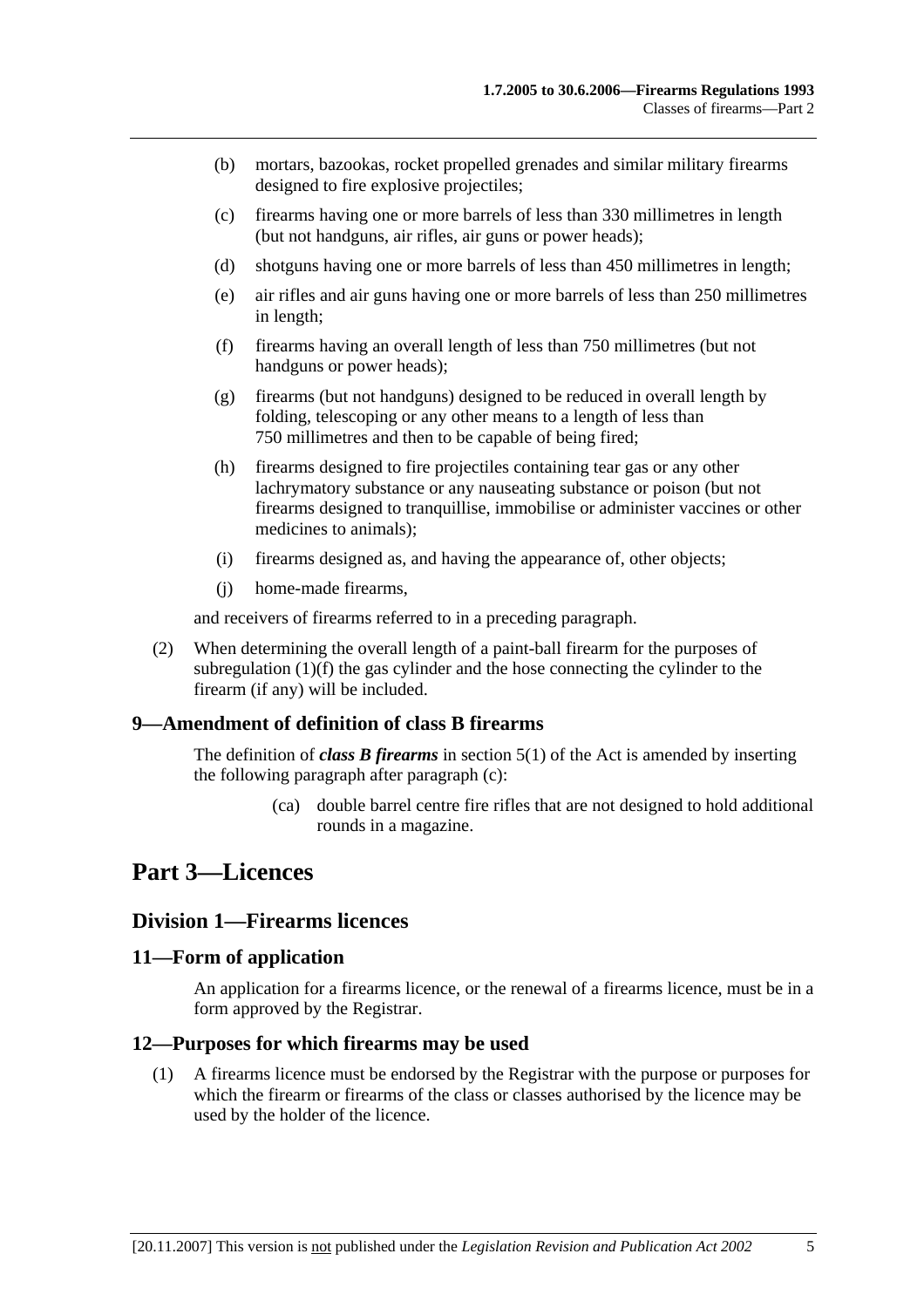- (2) Subject to subregulation (3), one or more of the following purposes may be endorsed on a firearms licence:
	- (a) use as a member of a shooting club—1;
	- (b) target shooting—2;
	- (c) hunting—3;
	- (d) paint-ball shooting—4;
	- (e) use in relation to carrying on the business of primary production or in the course of employment by a person who carries on such a business—5;
	- (f) use in the course of carrying on the business of guarding property or use in guarding property in the course of employment by a person who carries on that business—6;
	- (g) collecting and displaying firearms;
	- (h) such other purpose as is approved by the Registrar—7.
- (3) If the purpose of collecting and displaying firearms is endorsed on a licence no other purpose may be endorsed on the licence.
- (4) A licence endorsed with the purpose of collecting and displaying firearms cannot authorise the possession of a prescribed firearm or a class D firearm<sup>1</sup>.
- (6) The endorsement referred to in subregulation (2)(f) operates only so long as the holder of the licence holds an appropriate licence under the *Security and Investigation Agents Act 1995*.
- (9) The holder of a firearms licence who is a member of a recognised firearms club is not entitled to use a firearm for hunting in the course of club activities unless the licence, by separate endorsement, authorises the use of that class of firearm for hunting.
- (10) The purposes listed in paragraphs (a) to (h) of subregulation (2) will be sufficiently endorsed on a licence by endorsing on the licence the number appearing at the end of the relevant paragraph.

#### **Note—**

1 If a prescribed firearm or a class D firearm is rendered unusable in a manner stipulated by the Registrar it ceases to be a firearm (see definition of firearm in section 5(1) of the Act) and is therefore no longer subject to regulation.

#### **12A—Checks to be made by the Registrar**

Before granting an application for a firearms licence or to renew or vary a firearms licence, the Registrar must check the application against the checklist adopted for that purpose by the Australasian Police Minister's Council.

# **Division 2—Prescribed firearms**

#### **13—Authorised purposes**

A person may possess and use a prescribed firearm pursuant to a firearms licence for the purpose of theatrical or cinematic productions or for such other purpose or purposes as are approved by the Registrar.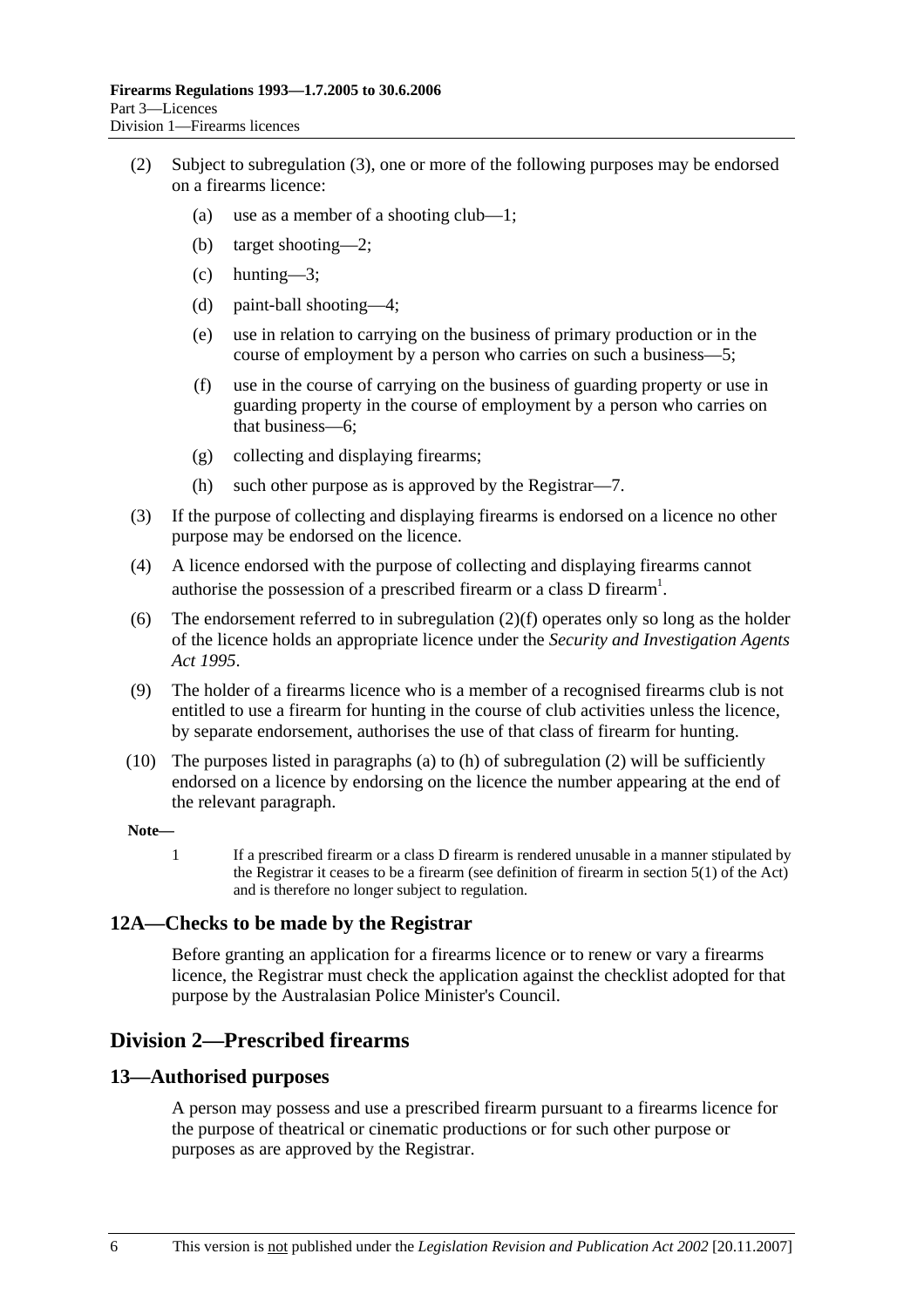# **Division 3—Dealer's licences**

# **14—Form of application**

An application for a dealer's licence, or the renewal of a dealer's licence, must be in a form approved by the Registrar.

## **15—Records of firearms purchased and sold**

- (1) A dealer must compile records in duplicate of firearms purchased and sold in a form approved by the Registrar for that purpose.
- (2) Within seven days after the end of each month the dealer must deliver the original records in respect of that month to the Registrar.
- (3) The duplicate copy of the records must be kept for at least three years at the dealer's premises.
- (4) Where no firearms have been purchased or sold by a dealer during a month the dealer must deliver a copy of the appropriate form to the Registrar with "Nil Return" written across it.

# **15A—Transfers of firearms through agency of dealer**

- (1) Where possession of a firearm is transferred through the agency of a licensed dealer under section 15B(9)(b) of the Act the dealer must—
	- (a) satisfy himself or herself by inspecting the relevant permit and licence that the person acquiring the firearm is entitled to acquire and possess it; and
	- (b) record—
		- (i) the name and address of the person transferring and the person acquiring the firearm and the number of each of their firearms licences; and
		- (ii) the class, make, calibre and serial number or other identification of the firearm; and
		- (iii) where the firearm is lent or hired—the duration and the terms of the loan or hire; and
	- (c) provide the Registrar with the information recorded under paragraph (b) within one month after possession of the firearm is transferred.
- (2) The dealer must not transfer the firearm unless he or she has complied with subregulation  $(1)(a)$  and  $(b)$ .

## **15B—Records of transfers of firearms**

- (1) A dealer must compile the records referred to in regulation 15A and a dealer or an authorised officer (as the case requires) must compile the records referred to in section 15C of the Act in duplicate in a form approved by the Registrar.
- (2) Within 7 days after the end of each month the dealer or authorised officer must deliver the original records referred to in subregulation (1) in respect of that month to the Registrar.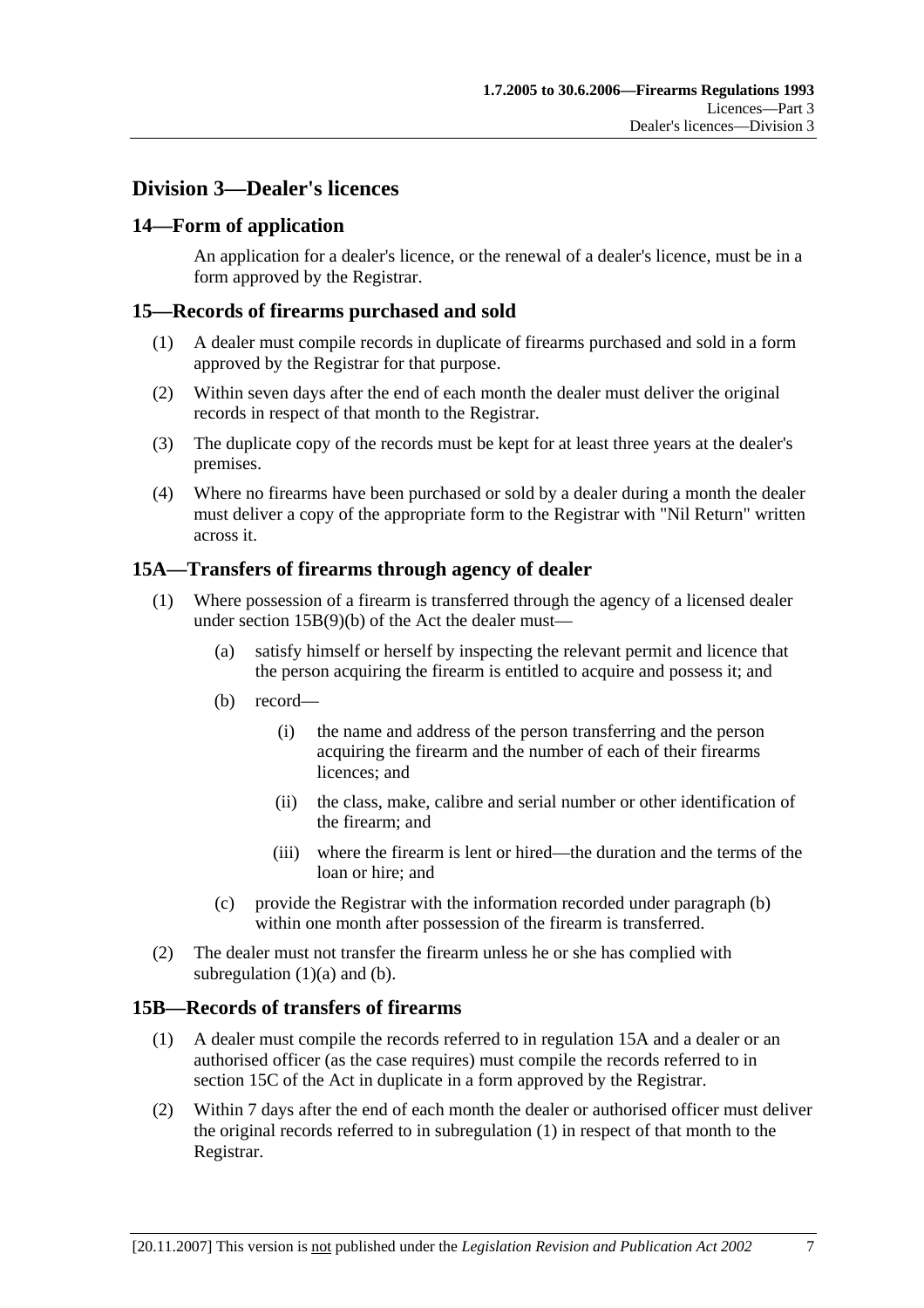- (3) The duplicate copy of the records must be kept for at least three years at the dealer's or club's premises.
- (4) If the dealer has not witnessed the transfer of possession of any firearms and has not acted as agent in the transfer of possession of any firearms during a month, the dealer must deliver a copy of the appropriate form to the Registrar with "Nil Return" written across it.

## **16—Other records**

- (1) A dealer must compile records of firearms received by the dealer for repair, consignment or safe keeping in a form approved by the Registrar for that purpose.
- (1a) A dealer must, if required to do so by the Registrar, compile records of ammunition purchased by the dealer and ammunition sold by the dealer in a form approved by the Registrar for that purpose.
- (2) The records must be kept for at least three years at the dealer's premises.

# **Division 4—Qualifications to hold licence**

#### **17—Training and examinations**

- (1) The Registrar may, by notice in writing, require an applicant for a firearms licence or a dealer's licence or for the addition of classes of firearms to which a licence relates or for the endorsement of a further purpose or purposes on a licence to complete to the satisfaction of the Registrar one or more of the following:
	- (a) a course in the safe handling, carriage and use of firearms nominated by the Registrar;
	- (b) a written examination in the safe handling, carriage and use of firearms nominated by the Registrar;
	- (c) a practical examination in the safe handling, carriage and use of firearms nominated by the Registrar.
- (2) Subregulation (1) does not apply to an application for the renewal of a licence—
	- (a) unless a period of one year or more has elapsed since the licence expired; or
	- (b) unless the licence will authorise the possession and use of additional classes of firearm or will authorise the possession and use of firearms for additional purposes; or
	- (c) unless the licence is endorsed for use in the course of carrying on the business of guarding property or use in guarding property in the course of employment by a person who carries on that business.

## **18—Instructors and examiners**

- (1) The Registrar may authorise any suitable person to conduct a course or examination for the purposes of this Division.
- (2) A person who conducts a course or examination under this Division—
	- (a) must not allow a person to attend the course or sit for the examination unless the person produces, for his or her inspection, a notice issued by the Registrar under regulation 17; and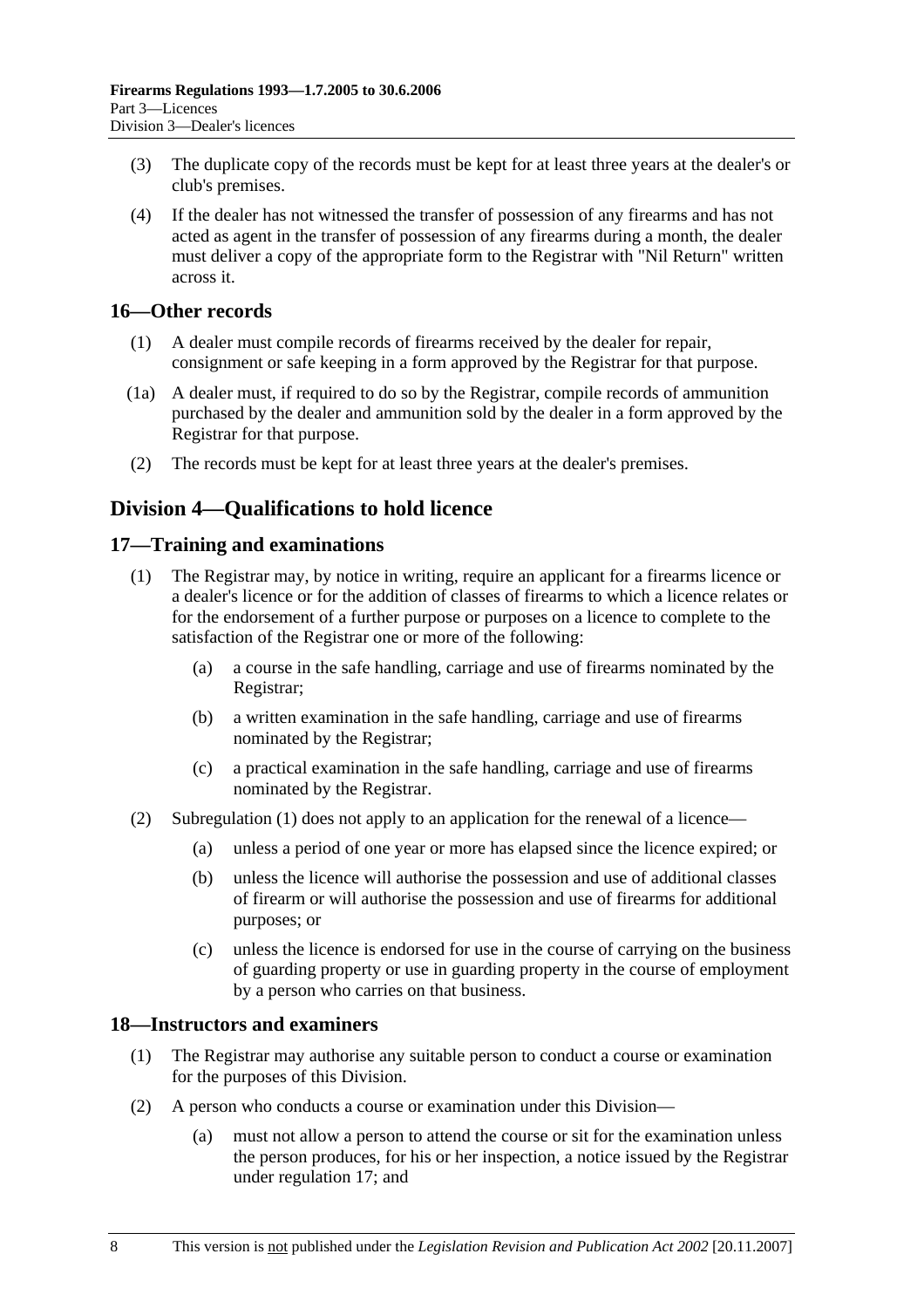- (b) must compile, in a form approved by the Registrar, and keep for at least three years, a record of the names and addresses of all persons who attend the course or sit for the examination.
- (3) A person referred to in subregulation (1) must provide the Registrar with such information as he or she requests relating to courses or examinations conducted by the person.

# **Division 5—Conditions of licences**

# **19—Conditions of firearms licences**

- (1) It is a condition of a firearms licence that—
	- (a) the holder of the licence must give the Registrar written notice in a form approved by the Registrar of all changes to his or her name or address within 14 days after the change occurs;
	- (b) every firearm that the licence holder has possession of pursuant to the licence must comply with section 24A of the Act;
	- (c) the holder of the licence must comply with the provisions of Part 6 that apply to, or in relation to, firearms held pursuant to the licence;
	- (d) when a firearm or ammunition is not secured as required by Part 6 the holder of the licence must take all reasonable precautions to ensure that the firearm or ammunition is not lost or stolen or does not come into the possession of an unauthorised person;
	- (e) the holder of the licence must report the theft, loss or destruction of a firearm to which the licence relates to a police officer within 14 days after the theft, loss or destruction occurs;
	- (f) where the holder of a licence had informed the Registrar when applying for the licence of the place at which he or she intended to keep firearms pursuant to the licence when not in use and the manner in which he or she intended securing those firearms, the holder of the licence—
		- (i) must allow, at any reasonable time, a police officer to enter and inspect the place at which the firearms are kept to ensure the firearms are so secured; and
		- (ii) must give the Registrar prior written notice of any change in the place at which the firearms are kept; and
		- (iii) must not, without the approval of the Registrar, change the manner in which the firearms are secured;
	- (fa) the holder of the licence must, whenever required to do so by the Registrar, provide the Registrar with information relating to a firearm registered in his or her name or in his or her possession;
	- (g) the holder of the licence must whenever required to do so by the Registrar provide the Registrar with information that the Registrar requires to determine whether he or she should take action under section 20(1a) of the Act.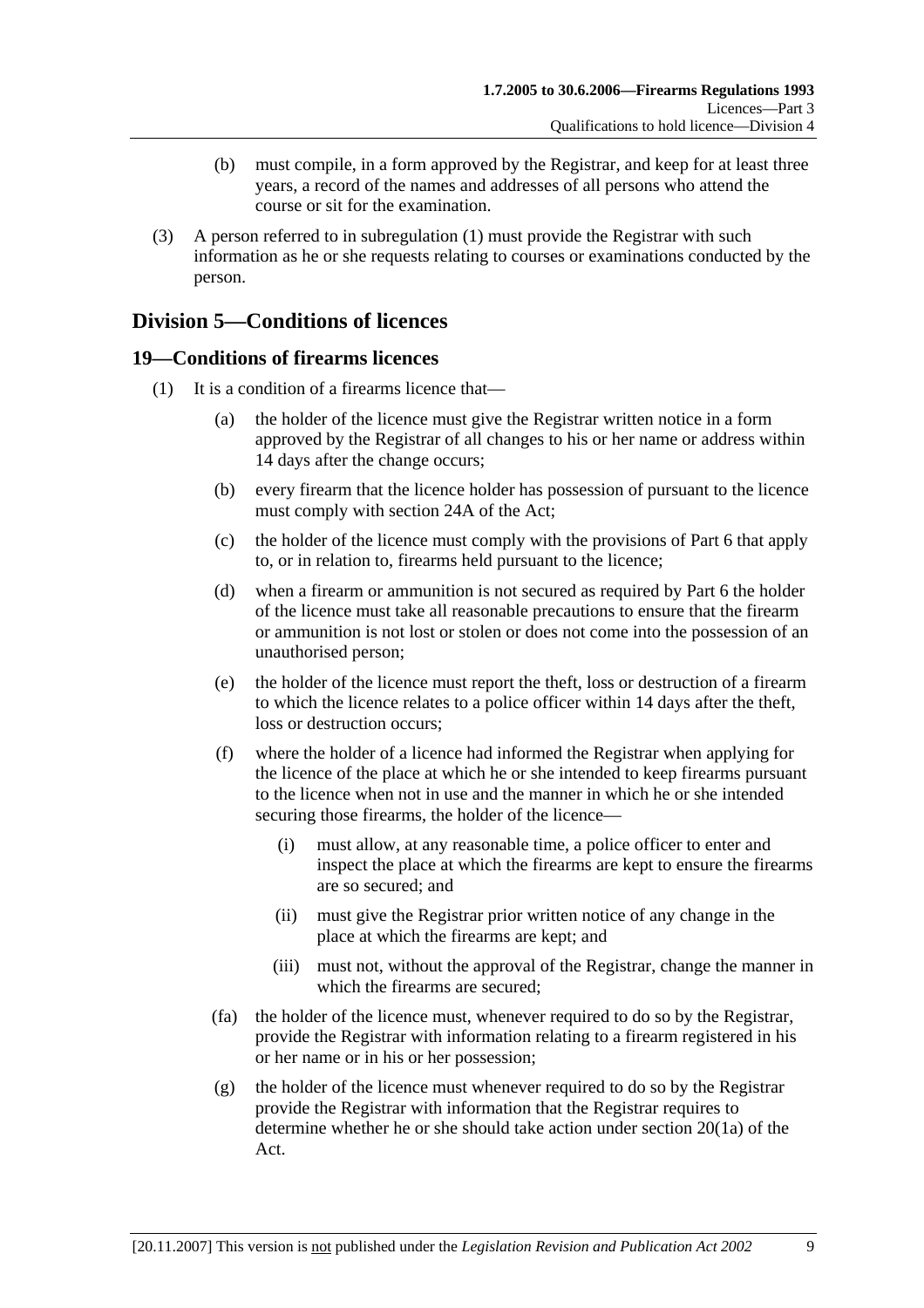- (2) It is a condition of a firearms licence that authorises the use and possession of a class C firearm that the holder of the licence must within 14 days before each anniversary of the granting or renewal of the licence, provide the Registrar with information that the Registrar requires to determine whether he or she should take action under section 20(1a) of the Act.
- (3) It is a condition of a firearms licence that authorises the possession and use of a class C firearm that the holder of the licence may only use a firearm of that class if the requirements set out in one or more of the paragraphs of section 15A(3) of the Act or in regulations under paragraph (d) of subsection (3) of that section are satisfied and then only if his or her use of the firearm is consistent with the relevant paragraph or regulation.
- (4) Where the only paragraph of section 15A(3) of the Act satisfied by the holder of a firearms licence authorising the possession and use of a class C firearm is paragraph (b) (membership of The South Australian Clay Target Association Incorporated or the Australian Clay Target Association Incorporated and membership of a recognised firearms club affiliated with either of those associations) it is a further condition of the licence that the holder must be an active member of the club.
- (5) For the purposes of subregulation (3) the requirements of paragraph (a) of section 15A(3) of the Act will not be taken not to be satisfied on the ground that the holder of the licence has possession of two or more class C firearms if his or her possession of those firearms is consistent with another paragraph of section 15A(3) or with a regulation under paragraph (d) of that section.
- (6) It is a condition of a firearms licence that authorises the possession and use of a class D firearm that the holder of the licence may only use a firearm of that class for the purpose of destroying animals and then only if his or her livelihood is gained partly or wholly from professional shooting.
- (7) It is a condition of a firearms licence that authorises the possession and use of a class H firearm that the holder of the licence may only use a firearm of that class—
	- (a) if the holder is an active member of a shooting club; or
	- (ab) in relation to carrying on the business of primary production or in the course of employment by a person who carries on such a business if, in either case, the property on which the primary production business is carried on is at least 15000 hectares in area or is a property to which subregulation (7a) applies; or
	- (b) in the course of carrying on the business of guarding property or in guarding property in the course of employment by a person who carries on that business; or
	- (c) for the purpose of collecting and displaying firearms; or
	- (d) for such other purpose as is approved by the Registrar.
- (7a) This subregulation applies to a property for the purposes of subregulation (7)(ab) if the property was specified in a firearms licence that—
	- (a) was purportedly granted to a person for a term expiring on or after 27 September 2002; and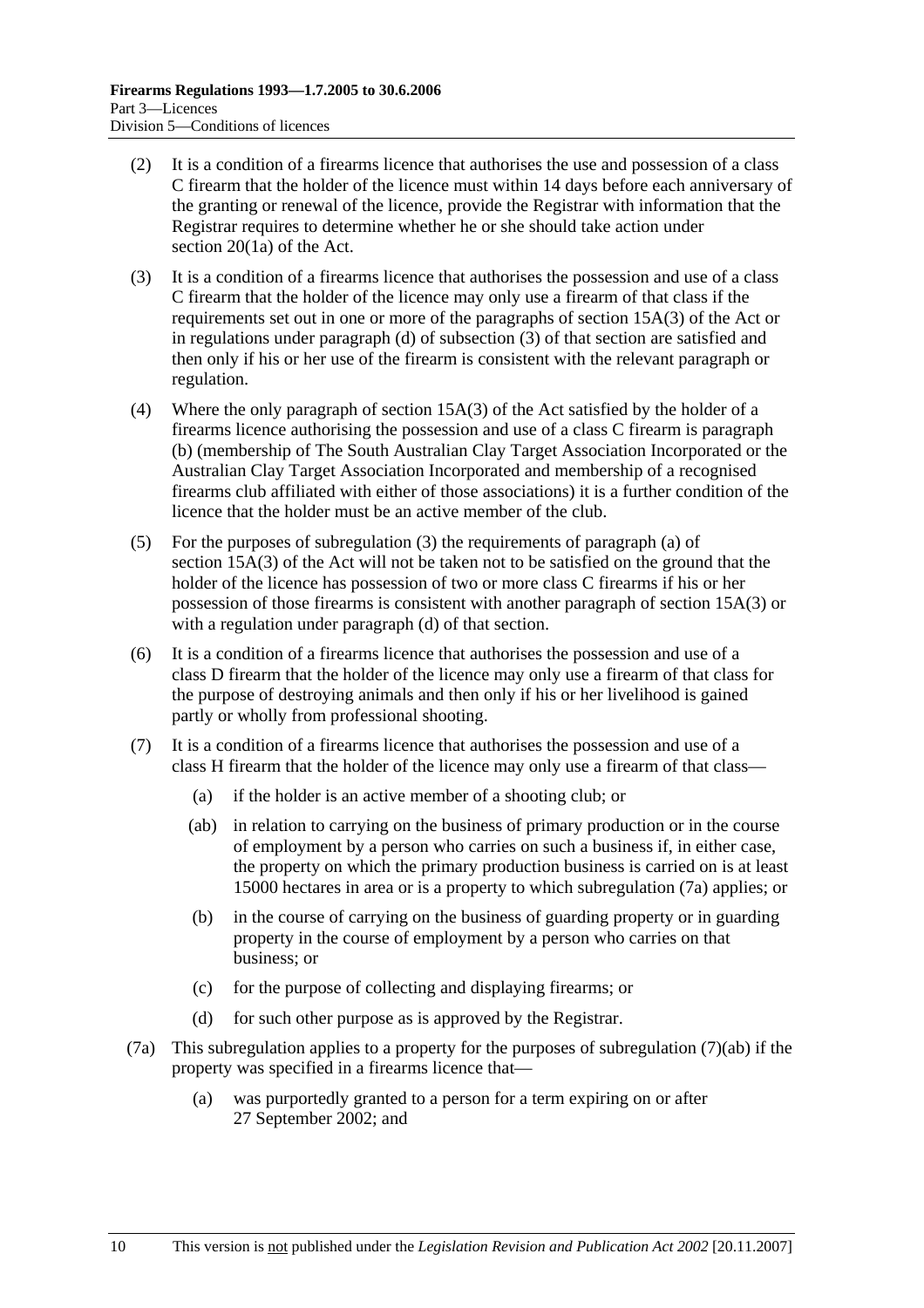- (b) authorised the person to use a class H firearm on the property in relation to carrying on the business of primary production or in the course of employment by a person who carries on such a business.
- (7b) It is an additional condition of a shooting club member's licence that the holder of the licence must be an active member of a shooting club for each licence year of the licence.
- (7c) It is an additional condition of a shooting club member's licence that authorises the possession and use of class H firearms that the class H firearms of each of the following categories of which the holder of the licence has possession must be used by the holder in shooting club organised shoots for that category of class H firearms on at least four occasions during each licence year of the licence:
	- (a) air or gas operated handguns;
	- (b) .22 calibre rim fire handguns (long rifle or short);
	- (c) centre fire handguns of not more than .38 calibre;
	- (d) handguns of more than .38 calibre.
- (8) It is an additional condition of a collector's licence—
	- (a) that in the case of all firearms in the collection manufactured after 1900—
		- (i) the bolt, breech block or firing pin of the firearm must be locked in a container kept separately from the firearm; or
		- (ii) the trigger of the firearm must be immobilised by means of a trigger lock; or
		- (iii) the firearm is secured by such other method as is approved by the Registrar; and
	- (b) that the holder of the licence must be an active member of a collectors' club for each licence year of the licence; and
	- (c) that the holder of the licence does not have possession of any ammunition that can be used in a firearm owned by the collector for the purpose of collecting and displaying firearms (excluding ammunition for use in a firearm that the collector is authorised to have possession of and use for some other purpose endorsed on a separate firearms licence); and
	- (d) that none of the firearms included in the collection is a prescribed firearm; and
	- (e) that the firearms included in the collection must not be fired without the written approval of the Registrar.
- (9) Where the purpose, or one of the purposes, endorsed on a firearms licence is paint-ball shooting, it is a condition of the licence that only a paint-ball firearm will be used for the purposes of paint-ball shooting.
- (10) A licence to possess a prescribed firearm is subject to the following conditions in addition to the conditions prescribed by subregulation (1):
	- (a) the firearm to which the licence relates must not be used to fire a projectile;
	- (b) the firearm must be kept at the premises and in the manner specified in the licence unless approval to the contrary is granted by the Registrar;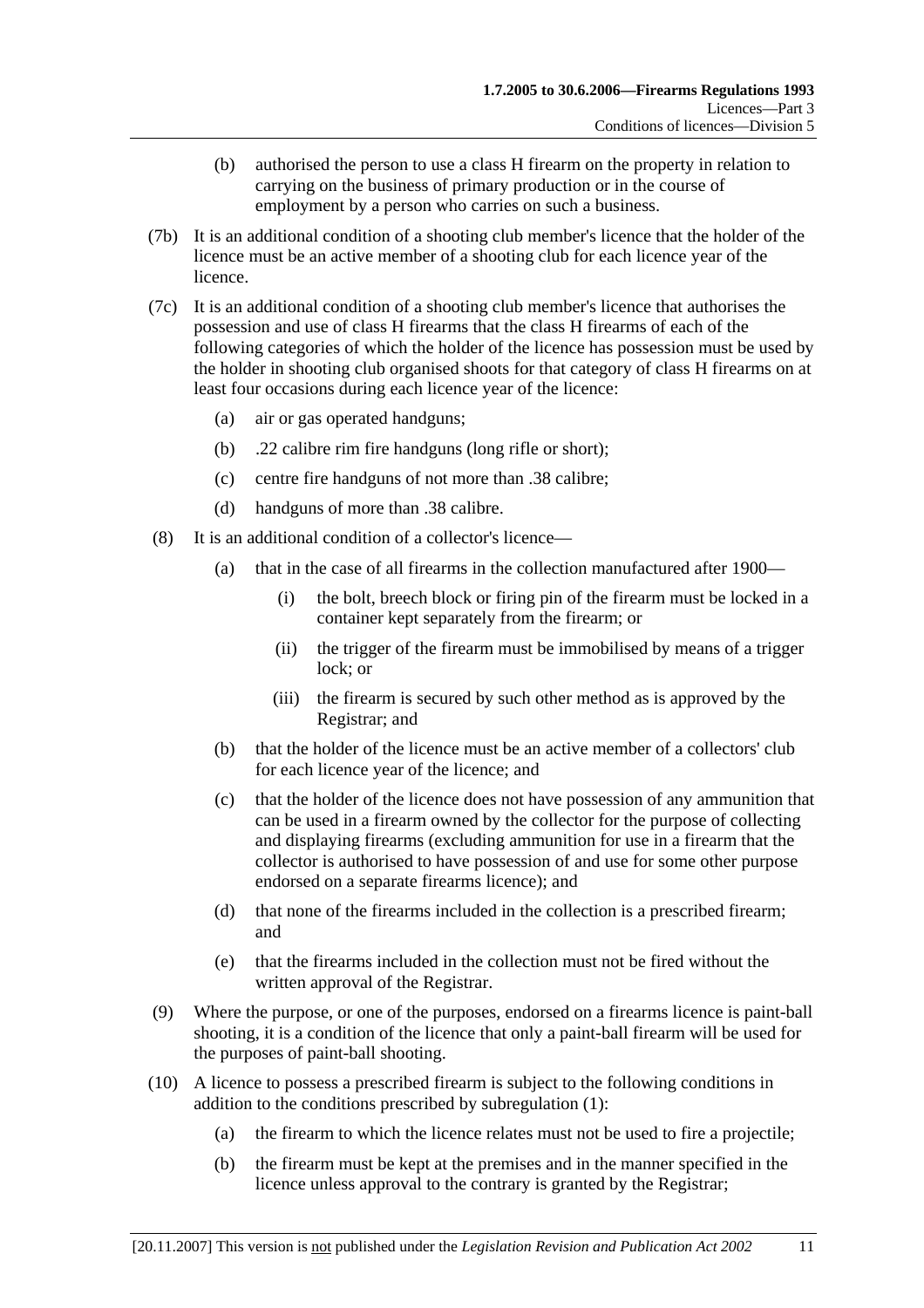- (c) the holder of the licence must not surrender control of the firearm except when disposing of the firearm.
- (11) The conditions imposed by subregulations (3) and (6) do not apply to a licence held solely to enable the holder of the licence to possess and use firearms for the purposes of a contract with the Crown in right of this State or in any of the Crown's other capacities or for the purpose of tendering for such a contract.

# **19A—Conditions of dealers' licences**

- (1) It is a condition of a dealer's licence that—
	- (a) the dealer must give the Registrar written notice in a form approved by the Registrar of all changes to his or her name or address within 14 days after the change occurs;
	- (b) the dealer must comply with the provisions of Part 6 that apply to, or in relation to, firearms or ammunition held pursuant to the licence;
	- (c) when a firearm or ammunition is not secured as required by Part 6 the dealer must take all reasonable precautions to ensure that the firearm or ammunition is not lost or stolen or does not come into the possession of an unauthorised person;
	- (d) the dealer must report the theft, loss or destruction of a firearm that is owned or held by the dealer in the course of carrying on business as a dealer in firearms to a police officer within 14 days after the theft, loss or destruction occurs;
	- (e) that, subject to subregulation (2), the dealer does not carry on business as a dealer in firearms or ammunition except at the premises authorised by the licence;
	- (f) that in the course of carrying on business as a dealer in firearms the dealer does not keep firearms at any premises except those referred to in paragraph (e) unless he or she does so for the purpose of testing or repairing those firearms;
	- (g) that the dealer must not deal in—
		- (i) mechanisms or other fittings that can be fitted to a firearm to convert it to an automatic firearm; or
		- (ii) mechanisms or other fittings that, when fitted to a suitable firearm, will enable the firearm to fire grenades or other explosive projectiles;
	- (h) that during the hours that members of the public have access to the premises referred to in paragraph (e) the dealer displays the licence, or a copy of the licence (the copy does not need to include a photograph of the holder of the licence), in those premises in a position in which it is likely to be seen and read by members of the public;
	- (i) that the dealer identifies, in a manner approved by the Registrar, each firearm that he or she owns in the course of carrying on business as a dealer in firearms;
	- (j) that the dealer must produce to a police officer on request the records kept by him or her pursuant to the Act and these regulations;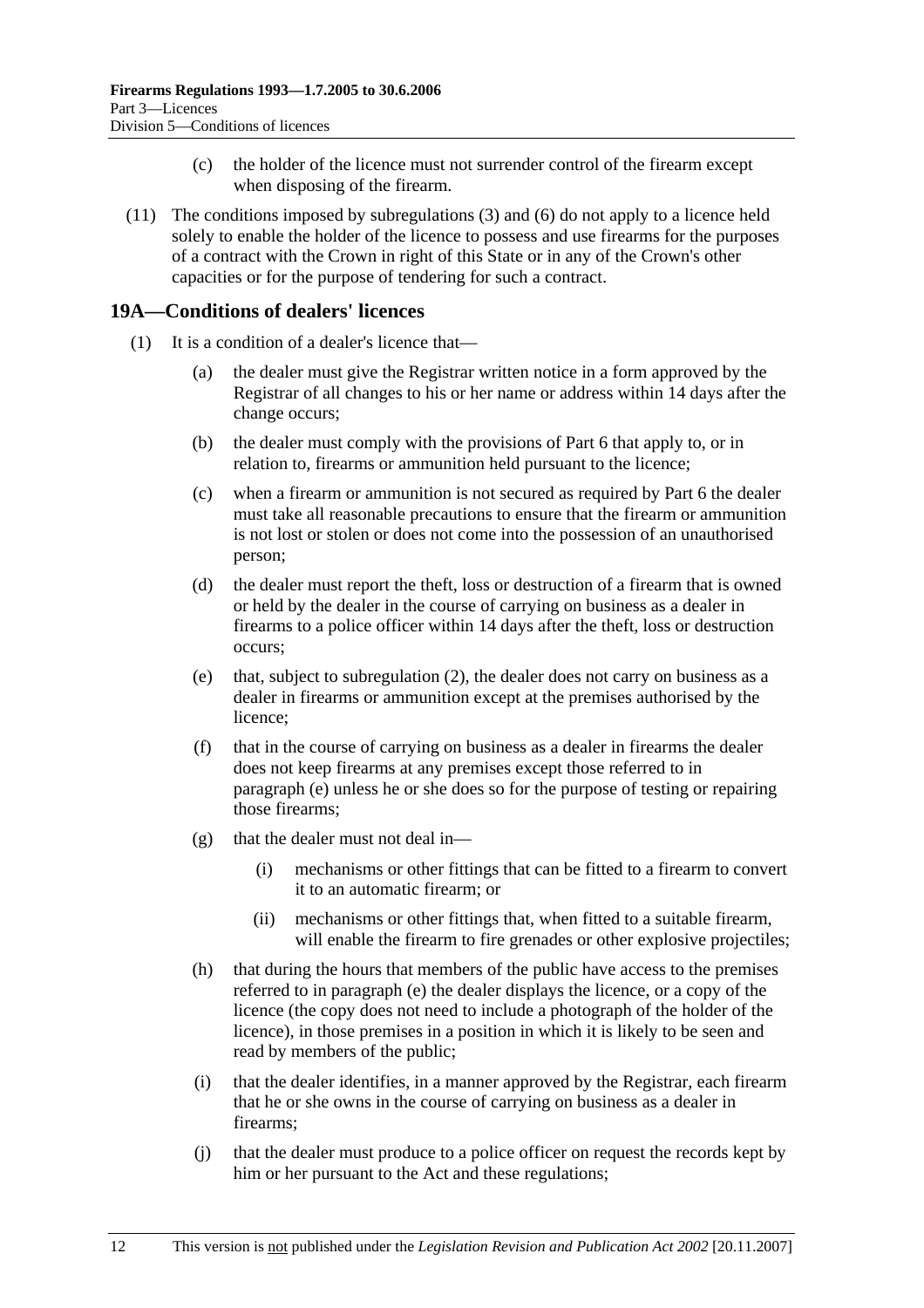- (k) the dealer must allow a police officer to enter and inspect any premises at which the dealer is authorised by the licence to carry on business for the purpose of enforcement of the Act and these regulations;
- (l) the dealer must, whenever required to do so by the Registrar or a police officer, provide the Registrar or member with information relating to a firearm recorded to, or in the possession of, the dealer.
- (2) A dealer may—
	- (a) exhibit firearms and ammunition for the purpose of sale by auction and may sell firearms or ammunition by auction at a place other than his or her premises;
	- (b) exhibit firearms and ammunition for any other purpose at places other than his or her premises if he or she does not exhibit—
		- (i) two or more identical firearms; or
		- (ii) more than 50 rounds of identical ammunition.

# **Division 6—Exemption from requirement to be licensed**

# **20—Exemption from requirement to be licensed**

- (1) An offence is not committed against section 11 of the Act by—
	- (a) a person of or over the age of 14 but under the age of 18 who has possession of or uses a registered firearm if—
		- (i) he or she is with and is under the continuous supervision of his or her parent or guardian or some other person approved by his or her parent or guardian; and
		- (ii) the person providing the supervision holds a firearms licence authorising possession of the firearm for the purpose for which it is being used;
	- (b) a person of or over the age of 14 but under the age of 18 who has possession of or uses a firearm if that person is (with the consent of his or her parent or guardian) with and is under the continuous supervision of a recognised coach who holds a firearms licence authorising possession of the firearm for the purpose for which it is being used;
	- (c) a person who has possession of or uses a firearm for the purpose of a course or examination in the safe handling, carriage and use of firearms if that person is with and is under the continuous supervision of a person authorised by the Registrar to conduct the course or examination;
	- (d) a person of or over the age of 18 who has possession of or uses a firearm if that person is with and is under the continuous supervision of a person who is registered as the owner of the firearm and who holds a firearms licence authorising possession of the firearm for the purpose for which it is being used;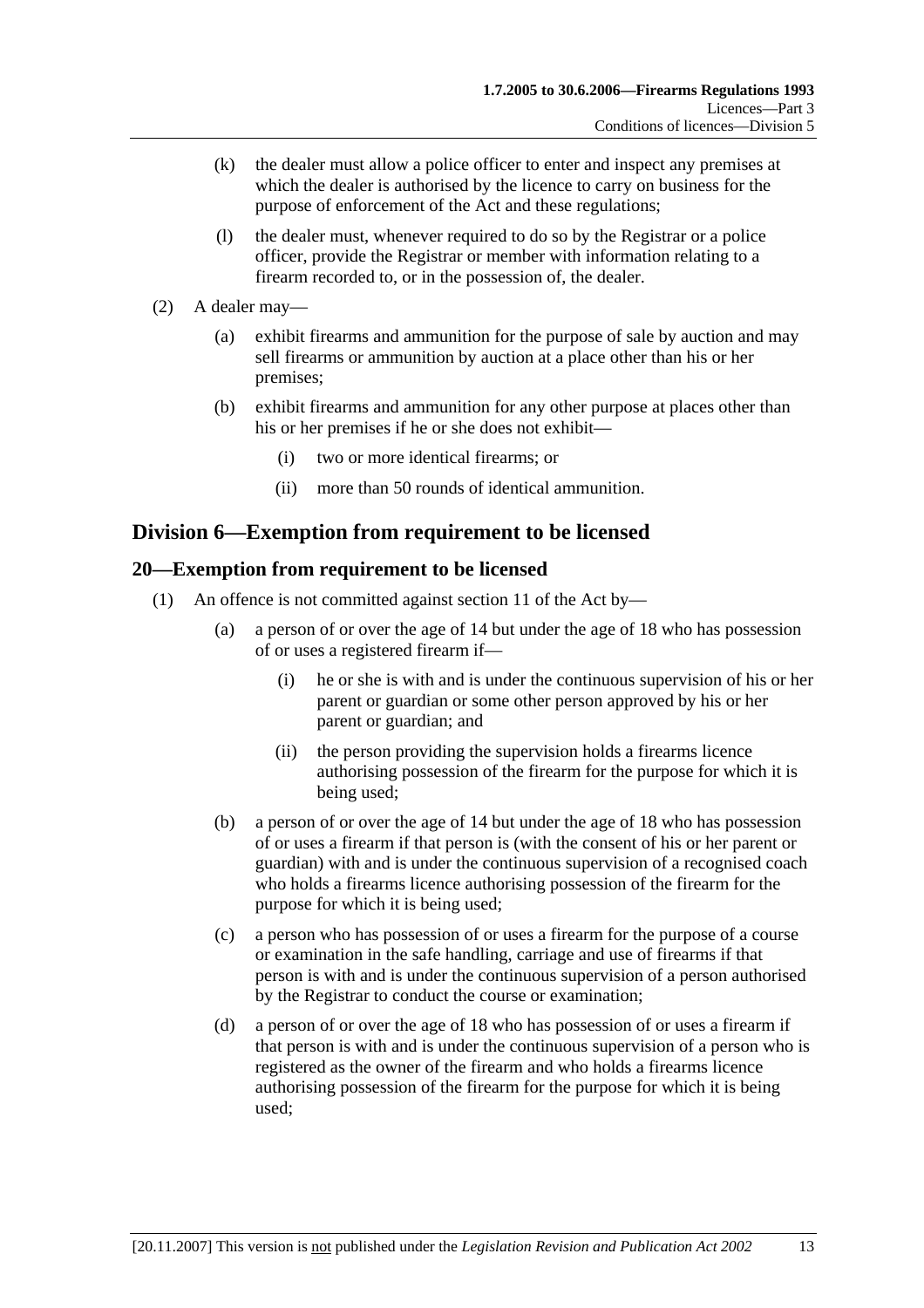- (da) a person who has possession of or uses a class C firearm on the grounds of a recognised firearms club that is affiliated with The South Australian Clay Target Association Incorporated or the Australian Clay Target Association Incorporated for the purpose of shooting in an activity of the club conducted in accordance with the rules of the Australian Clay Target Association Incorporated;
- (e) a person of or over the age of 14 but under the age of 18 who has possession of or uses a firearm at facilities provided by the South Australian Sports Institute with the consent of his or her parent or guardian;
- (f) a person of any age who has possession of or uses a firearm (including a prescribed firearm)—
	- (i) in the course of rehearsal for or the performance of a theatrical production; or
	- (ii) in the course of rehearsal for or the filming of a scene in the production of a film,

if the person is under the continuous supervision of a person who holds a firearms licence authorising possession of the firearm for the purpose for which it is being used.

- (2) An offence is not committed against section 11 of the Act by a person who is of or over the age of 10 but under the age of 14 in the circumstances set out in subregulation  $(1)(a)$  or  $(b)$  if the firearm concerned is a class A firearm.
- (2a) For the purposes of subregulation (1)(d), a person will be taken to be registered as the owner of a firearm if he or she is the nominee of a body, whether incorporate or unincorporate, that is registered as the owner of the firearm.
- (3) In this regulation—

*recognised coach* means a person who has been recognised by a recognised firearms club as being a fit and proper person to instruct others in the skills of using firearms.

# **21—Acquisition and supply of gas cylinders**

A person who acquires or supplies a cylinder of compressed gas designed for use in a firearm is exempt from section 21B of the Act in relation to the acquisition or supply of the cylinder.

# **Division 7—General**

## **22—Company nominee**

- (1) A company that holds a licence must appoint a person—
	- (a) who is, in the opinion of the Registrar, a fit and proper person to have control of the company's firearms; and
	- (b) who is employed by the company and has his or her usual place of residence in the State,

to have control of the company's firearms at the place at which they are kept by the company.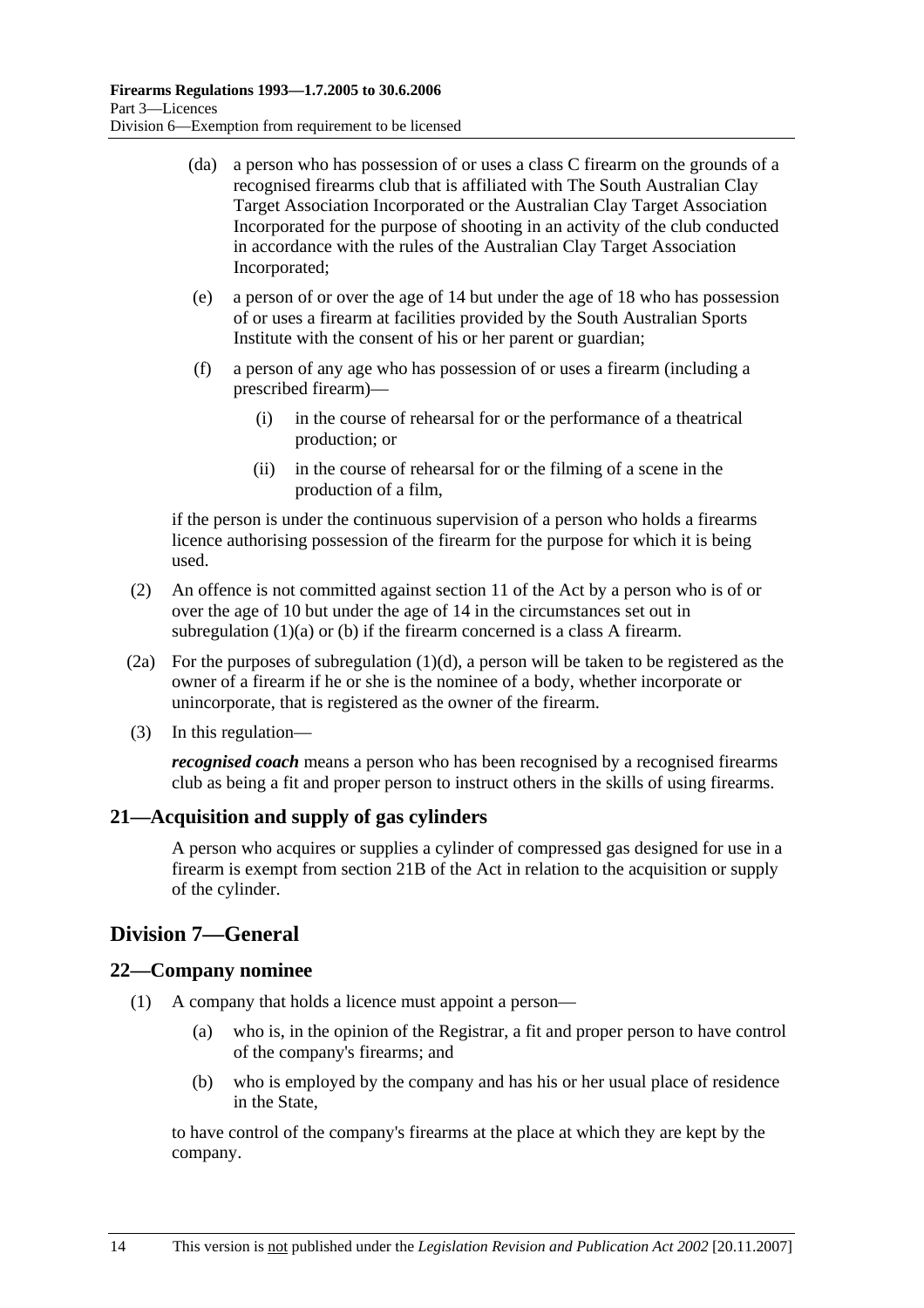- (2) Without limiting the meaning of "fit and proper person" in subregulation (1)(a), a person will be taken not to be a fit and proper person for the purposes of that subregulation if the Registrar would refuse to grant a firearms licence to that person.
- (3) A person appointed under subregulation (1) must keep a record of—
	- (a) the firearms under his or her control; and
	- (b) the names of the persons who have possession of those firearms and the periods during which they have possession of them.
- (4) A company must give the Registrar written notice in a form approved by the Registrar of the name and address of the person appointed by the company under subregulation (1).

# **23—Replacement of licence**

If, where a person has applied for replacement of a licence that has been lost, stolen or destroyed, the Registrar is satisfied on information provided by the applicant or on such other evidence as he or she requires that the licence has been lost, stolen or destroyed, the Registrar may, on payment of the prescribed fee, issue a replacement for the licence.

# **Part 4—Acquisition and registration of firearms**

# **24—Application for permits**

An application for a permit to acquire a firearm must be in a form approved by the Registrar.

## **24A—Checks to be made by the Registrar**

Before granting an application for a permit to acquire a firearm, the Registrar must check the application against the checklist adopted for that purpose by the Australasian Police Minister's Council.

## **25—Application to register a firearm**

- (1) Subject to subregulation (2), an application to register a firearm must be in a form approved by the Registrar and the applicant must produce the following to the police officer to whom the application is made:
	- (a) the permit authorising the acquisition of the firearm; and
	- (b) the firearm; and
	- (c) the licence authorising the person producing the firearm to have possession of it.
- (2) A person who applies for registration of a firearm in circumstances referred to in regulation  $50(5)$  is not bound to comply with subregulation (1)(a) or (c).

## **26—Acquisition of class C firearms**

The following requirements are prescribed for the purposes of section 15A(3)(d) of the Act:

 (a) in relation to the acquisition of class C firearms for the purpose of collection and display—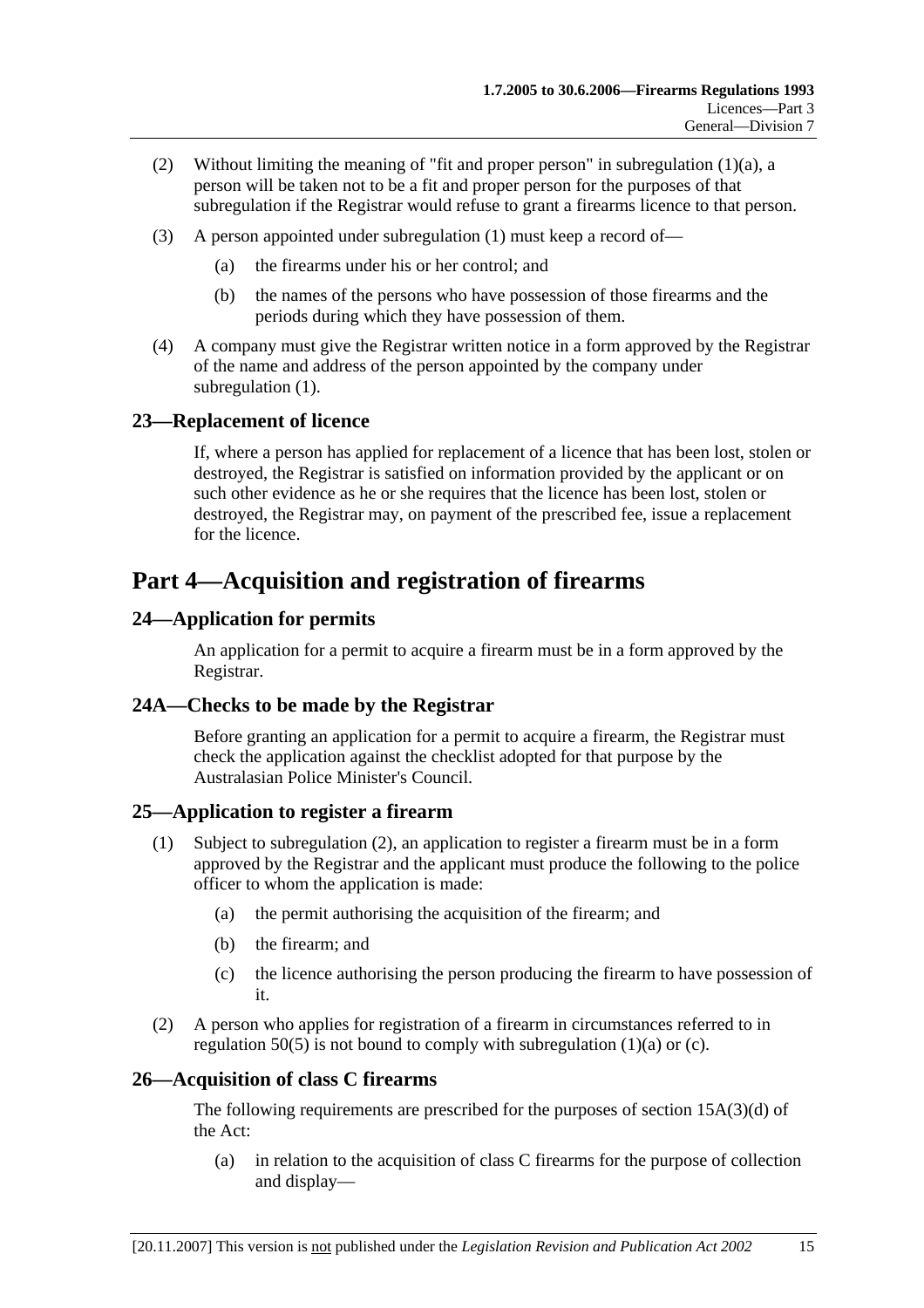- (i) the Registrar is satisfied that the applicant for the permit to acquire the class C firearm has, or genuinely intends to acquire, a collection of firearms that has, or will have, significant commemorative, historical, investment or other value; and
- (ii) the firearm is to be acquired to form part of the collection;
- (b) in relation to the acquisition of class C firearms by the Royal Zoological Society of South Australia Incorporated—
	- (i) the applicant for the permit to acquire the class C firearm is the Royal Zoological Society of South Australia Incorporated; and
	- (ii) the Registrar is satisfied that the Society needs the firearm for the operation of its zoos.

#### **26A—Handguns—applications for permits—section 15A(4b) and (4c)**

- (1) For the purposes of section 15A(4b) of the Act, the Registrar may grant to an applicant who is the holder of a shooting club member's licence a permit to acquire a class H firearm—
	- (a) despite a restriction on barrel length set out in paragraph (a) of that provision of the Act, if the Registrar is satisfied that the firearm is a visually distinctive and highly specialised target pistol; or
	- (b) despite the restriction to firearms of not more than .38 calibre, if the Registrar is satisfied that the firearm is of not more than .45 calibre and is required for shooting events of the kind known as metallic silhouette or single (western) action.
- (2) For the purposes of section 15A(4c) of the Act, in order for a collector to be granted a permit to acquire class H firearms manufactured after 1946 the collector must be a genuine student of arms who—
	- (a) has been an active member of a collectors' club for at least the preceding two years; and
	- (b) has a significant collection of handguns with a proper thematic structure; and
	- (c) has provided displays or published articles to advance the body of knowledge of firearms history and development.

#### **26B—Measurement of barrel length of handguns—section 15A(4b)**

For the purposes of section 15A(4b) of the Act, the barrel length of a class H firearm is to be measured as follows:

- (a) in the case of a revolver, the length is to be measured from the muzzle to the breech end immediately in front of the cylinder;
- (b) in the case of any other class H firearm, the length is to be measured from the muzzle to the breech face (including where the chamber is incorporated in the barrel);
- (c) if the firearm is self-loading, the measurement must be taken when the slide is forward and the breech face or bolt is in a closed position;
- (d) any alteration to the barrel that is permanently attached is to be included in the portion measured.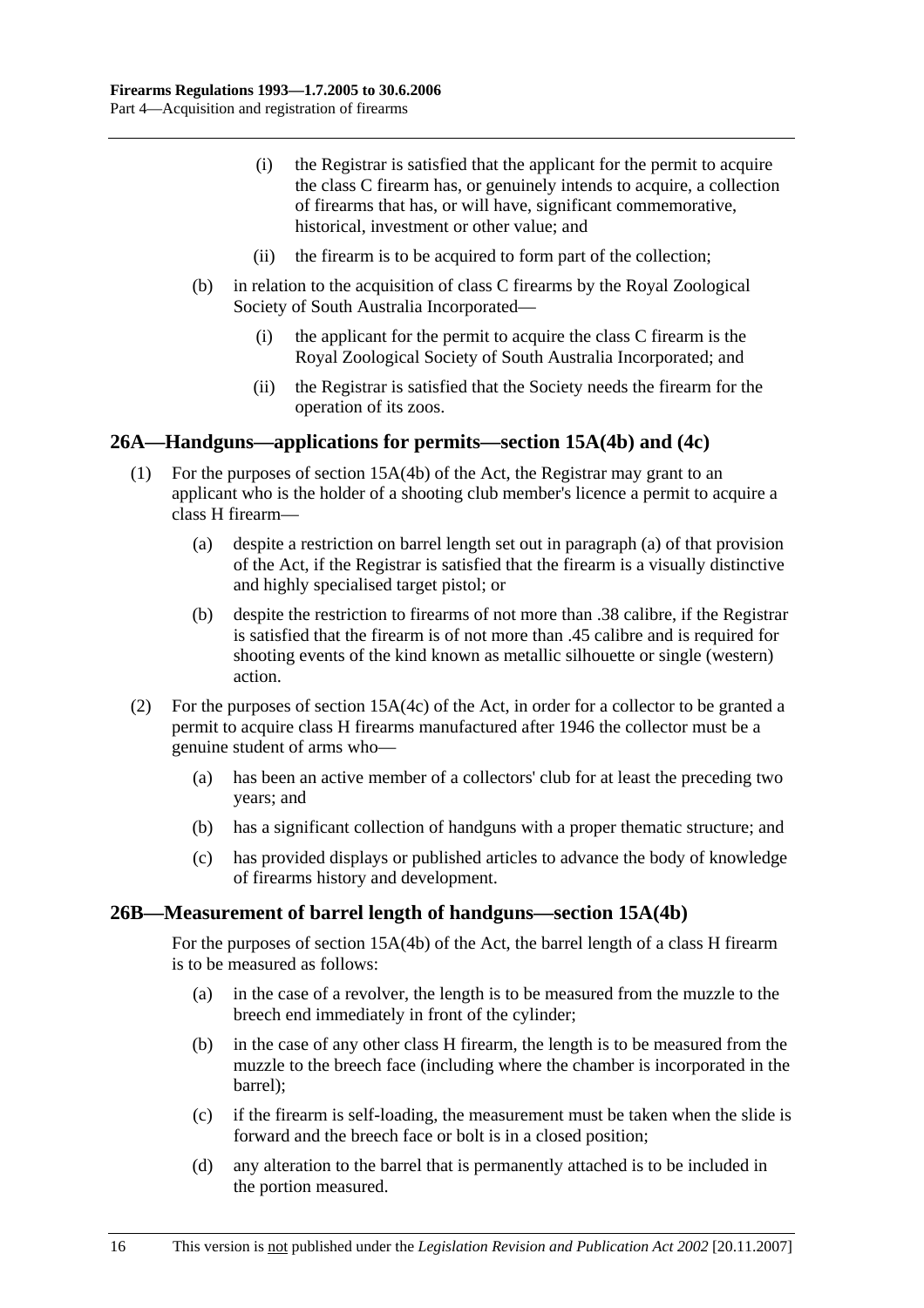#### **27—Certificate of registration**

- (1) The Registrar must issue a certificate of registration to the person in whose name the firearm is registered.
- (2) The Registrar may, on payment of the prescribed fee, issue a certificate to replace one that has been lost, stolen or destroyed.

# **Part 5—Acquisition of ammunition**

#### **28—Application for permit**

An application to the Registrar for a permit to acquire ammunition—

- (a) must be in a form approved by the Registrar; and
- (b) must be accompanied by information required by the Registrar; and
- (c) must be accompanied by the prescribed fee.

#### **28A—Limit on quantity of ammunition**

A person must not own or have in his or her possession ammunition that exceeds the reasonable needs of that person for the immediately following period of 12 months.

# **Part 6—Security of firearms and ammunition**

#### **29—Security of firearms**

- (1) A person (not being a dealer) who has possession of a class A or B firearm must keep the firearm secured by—
	- (a) securely attaching and locking it to part of the building in which it is kept; or
	- (b) keeping it in a locked cabinet made of hardwood or steel that is securely attached to the building in which it is kept; or
	- (c) keeping it in a locked safe made of steel that is securely attached to the building in which it is kept; or
	- (d) keeping it in a locked steel and concrete strong room; or
	- (e) such other method as is approved by the Registrar.
- (2) A person (not being a dealer) who has possession of a class C, D or H firearm must keep the firearm secured by—
	- (a) keeping it in a locked safe made of steel that is securely attached to the building in which it is kept; or
	- (b) keeping it in a locked steel and concrete strong room; or
	- (c) such other method as is approved by the Registrar.
- (3) A cabinet or safe referred to in subregulation (1) or (2) must—
	- (a) be fitted with fittings and locks that prevent it from being easily forced open; and
	- (b) be made of material of sufficient thickness to prevent it being easily broken, opened or destroyed.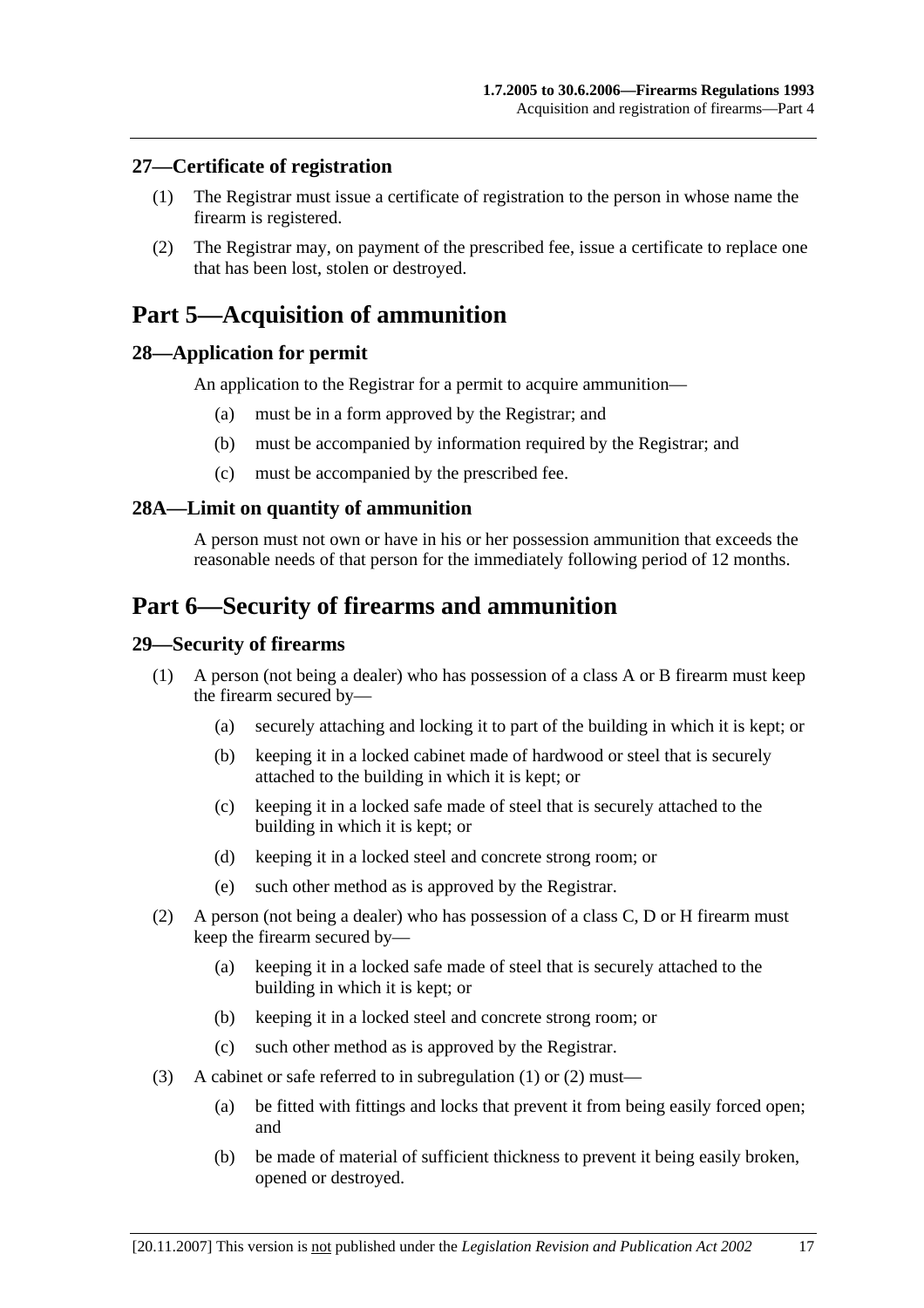(4) Despite subregulations (1)(c) and (2)(a), a safe need not be attached to the building if its mass when empty is 150 kilograms or more.

#### **30—Possession of prescribed firearms**

A person who has possession of a prescribed firearm must keep the firearm secured in accordance with the conditions of the licence authorising possession of the firearm.

#### **31—Possession of firearms by dealers**

- (1) Subject to this regulation, a person who has possession of a class A, B, C, D or H firearm in his or her capacity as a dealer must keep the firearm secured by one of the methods set out in regulation 29 in respect of the relevant class of firearm.
- (2) A dealer is not required to comply with subregulation (1) during periods that his or her premises are open to the public in respect of class A or B firearms that are on display to members of the public entering the premises if the public does not have access to the firearms.
- (3) A dealer is not required to comply with subregulation (1) during periods that his or her premises are open to the public in respect of class H firearms that are on display to members of the public entering the premises if—
	- (a) the public does not have access to the firearms; and
	- (b) the firearms are secured in a manner approved by the Registrar.

#### **32—Ammunition**

- (1) Ammunition must be stored in a locked container separately from firearms.
- (2) A person must not have possession of a round of ammunition that includes high explosives or that is designed to kill, injure or incapacitate by means of smoke or chemicals.
- (3) A person must not have possession of a round of military ammunition unless—
	- (a) it has been modified so that it is incapable of being fired; or
	- (b) it is of *United Nations Hazard classification Code 1.4S* and has a calibre of less than 19.1mm.

#### **33—Security of dealer's building**

A dealer must ensure that the premises at which he or she carries on the business of dealing in firearms is properly secured against unlawful entry whenever the premises are unoccupied.

#### **34—Exemption**

The Registrar may exempt a person from compliance with this Part subject to such conditions as he or she thinks fit and may vary or revoke an exemption at any time.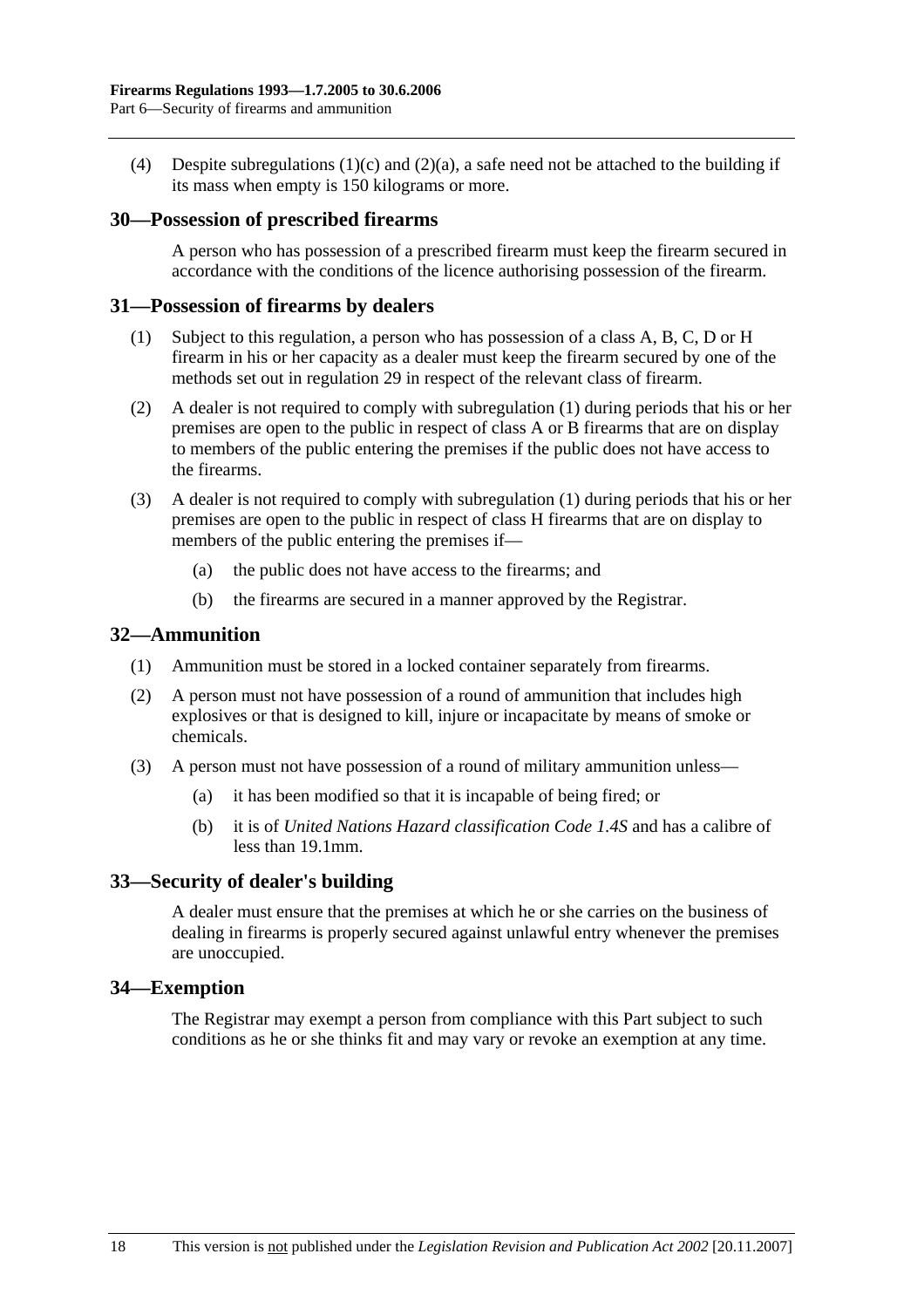# **Part 7—Recognised firearms clubs and recognised paint-ball operators**

# **Division 1—Recognised firearms clubs**

# **35—Application for recognition**

An application for recognition of a firearms club must be made to the Registrar in a form approved by the Registrar and must be accompanied by—

- (a) a copy of the constitution of the club; and
- (b) a list of the names and addresses of the members of the controlling body of the club and the office (if any) held by each member; and
- (c) a statement of the number of members of the club; and
- (d) a description of the current and proposed activities of the club; and
- (e) where the activities of the club include shooting—
	- (i) a plan of the range (if any) regularly used by the club and a map showing the location of the range; and
	- (ii) a list of the names and addresses of members of the club who are authorised to control the activities of club members at the range; and
	- (iii) evidence that the club has permission of the owner of the land on which the range is situated for the club's use of the range; and
	- (iv) evidence that the club has permission of the owner of adjoining land over which projectiles may pass in the course of shooting at the range; and
	- (v) evidence of compliance with the requirements of any other Act relating to the use of land as a shooting range; and
- (f) such other information as the Registrar requires.

## **36—Certificate of recognition**

- (1) Where the Minister has declared a firearms club to be a recognised firearms club, the Registrar must provide the club with a certificate setting out—
	- (a) the date of recognition; and
	- (b) the location of the club's range or ranges; and
	- (c) the current activities (and the proposed activities if any) of the club.
- (2) The club must display the certificate, or a copy of the certificate, in a prominent position on its premises or at the range used by it.

## **37—Approval of Registrar required for alteration to range**

A recognised firearms club must not alter the range or ranges used by the club without first obtaining the approval of the Registrar.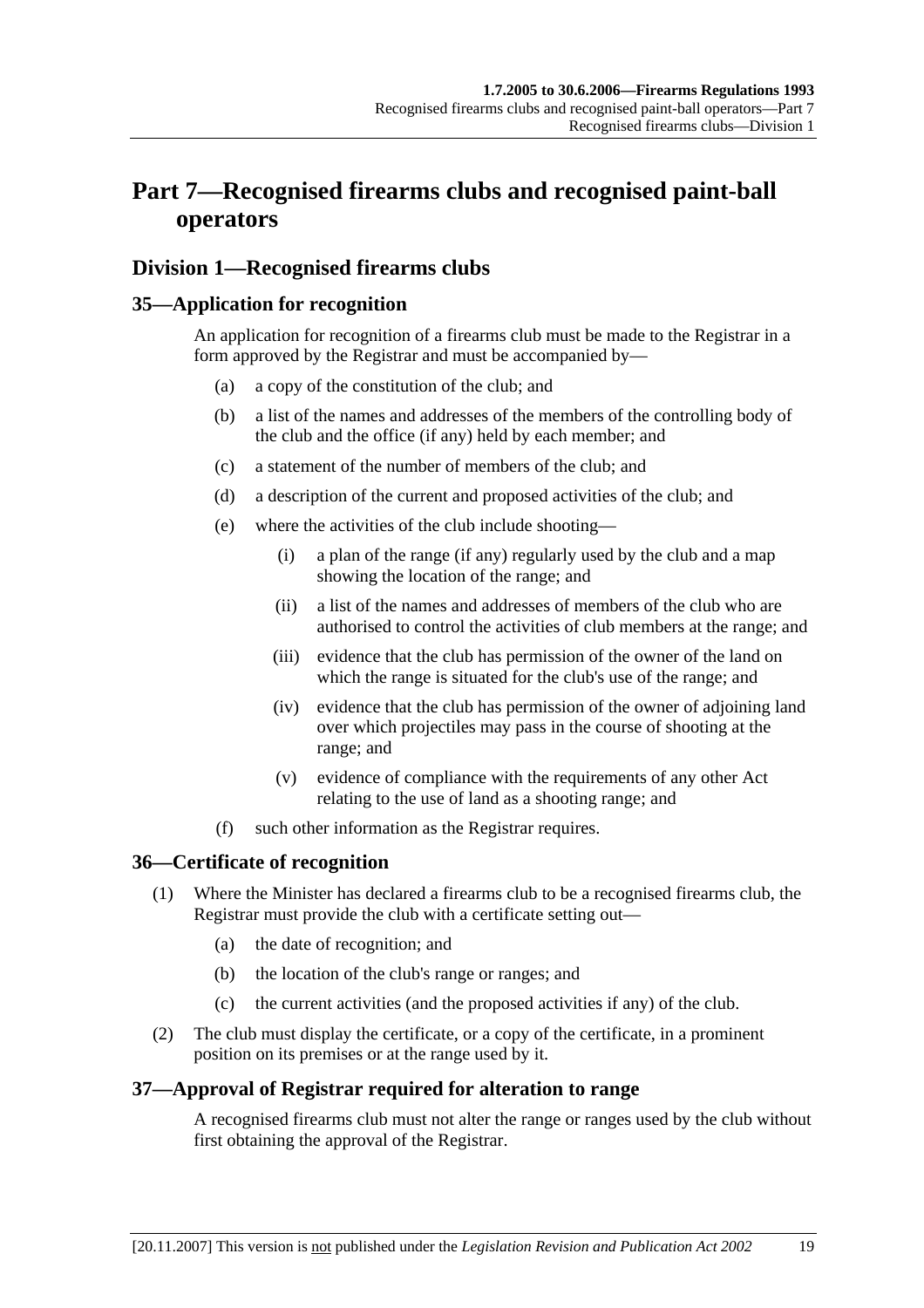## **38—Club to inform Registrar of change**

- (1) A recognised firearms club must within 28 days after—
	- (a) a variation to the constitution of the club comes into force; or
	- (b) the membership of the controlling body of the club changes; or
	- (c) a variation in or addition to the activities of the club has occurred,

provide the Registrar with—

- (d) the text of the variation to the constitution; or
- (e) the names and addresses of the members of the controlling body and the office (if any) held by each member; or
- (f) a description of the variation in or addition to the activities of the club.
- (2) A recognised firearms club must—
	- (a) from time to time, at the request of the Registrar, provide the Registrar with such information in relation to the affairs and activities of the club as the Registrar requires;
	- (b) permit the Registrar, or a person authorised by the Registrar, to inspect the club premises and the range at any reasonable time.

#### **38AA—Acceptance of new members**

A recognised firearms club must not grant an application for membership of the club unless—

- $(a)$  if the club is—
	- (i) a shooting club—the applicant has produced to the club the applicant's shooting club member's licence or a certificate of the Registrar, issued within the preceding 21 days, certifying that the Registrar is satisfied that the applicant is a fit and proper person to hold a shooting club member's licence; or
	- (ii) a collectors' club—the applicant has produced to the club the applicant's collector's licence or a certificate of the Registrar, issued within the preceding 21 days, certifying that the Registrar is satisfied that the applicant is a fit and proper person to hold a collector's licence; and
- (b) the applicant has produced to the club two references each of which appears to have been signed by a person within the preceding 21 days and to state that the person has known the applicant for at least the preceding two years and that the applicant is a person of good character and a suitable person to be a member of a firearms club; and
- (c) an office holder of the club has, by personal contact with the person named in each reference as the referee, confirmed the signing of the reference by the person on the date stated in the reference and the contents of the reference.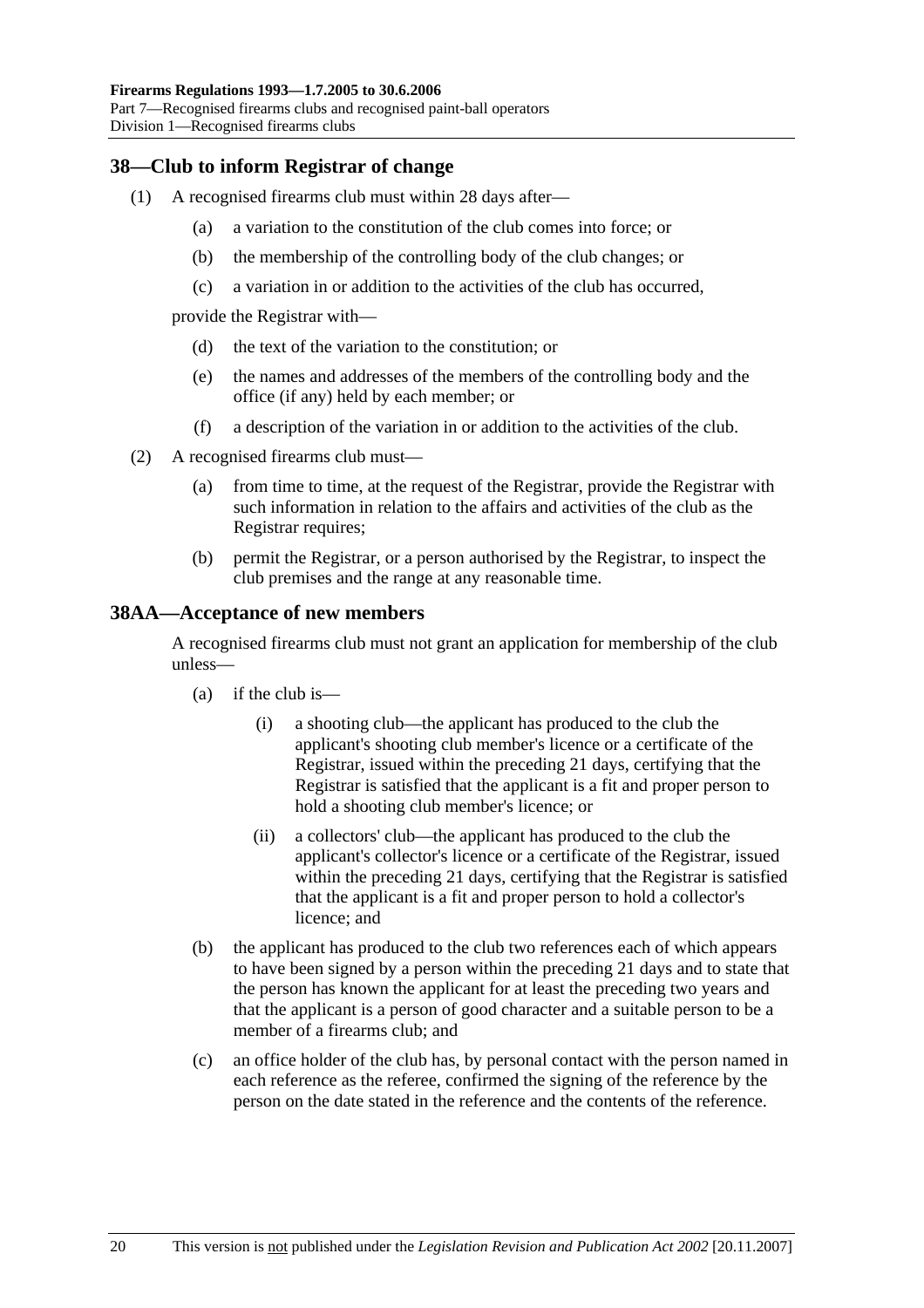## **38A—Records to be kept by clubs**

- (1) A recognised firearms club must make records, as required by the Registrar by notice in writing, of—
	- (aa) in respect of each person granted membership of the club, the actions taken in compliance with regulation 38AA; and
	- (a) participation by members of the club in activities of the club that involve the shooting of firearms; and
	- (b) attendance by members of the club at meetings of the club including those of the kind referred to in paragraph (a) (if any).
- (2) Records referred to in subregulation (1) must be kept by the club for at least three years and must be produced for inspection when requested by the Registrar.

#### **39—Change in membership**

Within 28 days after a person ceases to be a member of a recognised firearms club, the club must give the Registrar written notice of the member's name and last known address and the date on which the membership terminated and in the case of expulsion, the reason or reasons for the expulsion.

# **Division 2—Recognised paint-ball operators and recognised commercial range operators**

#### **40—Application for recognition**

- (1) An application for recognition of a paint-ball operator and approval of the operator's grounds must be made to the Registrar in a form approved by the Registrar and must be accompanied by—
	- (a) a description of the proposed activities of the operator; and
	- (b) a plan of the grounds proposed to be used by the operator and a map showing the location of the grounds; and
	- (c) a list of the names and addresses of the persons who are authorised to control the activities of persons on those grounds; and
	- (d) evidence that the operator has permission of the owner of the land on which the grounds are situated for the operator's use of the grounds; and
	- (e) evidence of compliance with the requirements of any other Act relating to use of land as grounds of a paint-ball operator; and
	- (f) such other information as the Registrar requires.
- (2) An application by a company must be accompanied by—
	- (a) a copy of the memorandum and articles of association of the applicant;
	- (b) a list of the names and addresses of the directors and shareholders of the applicant.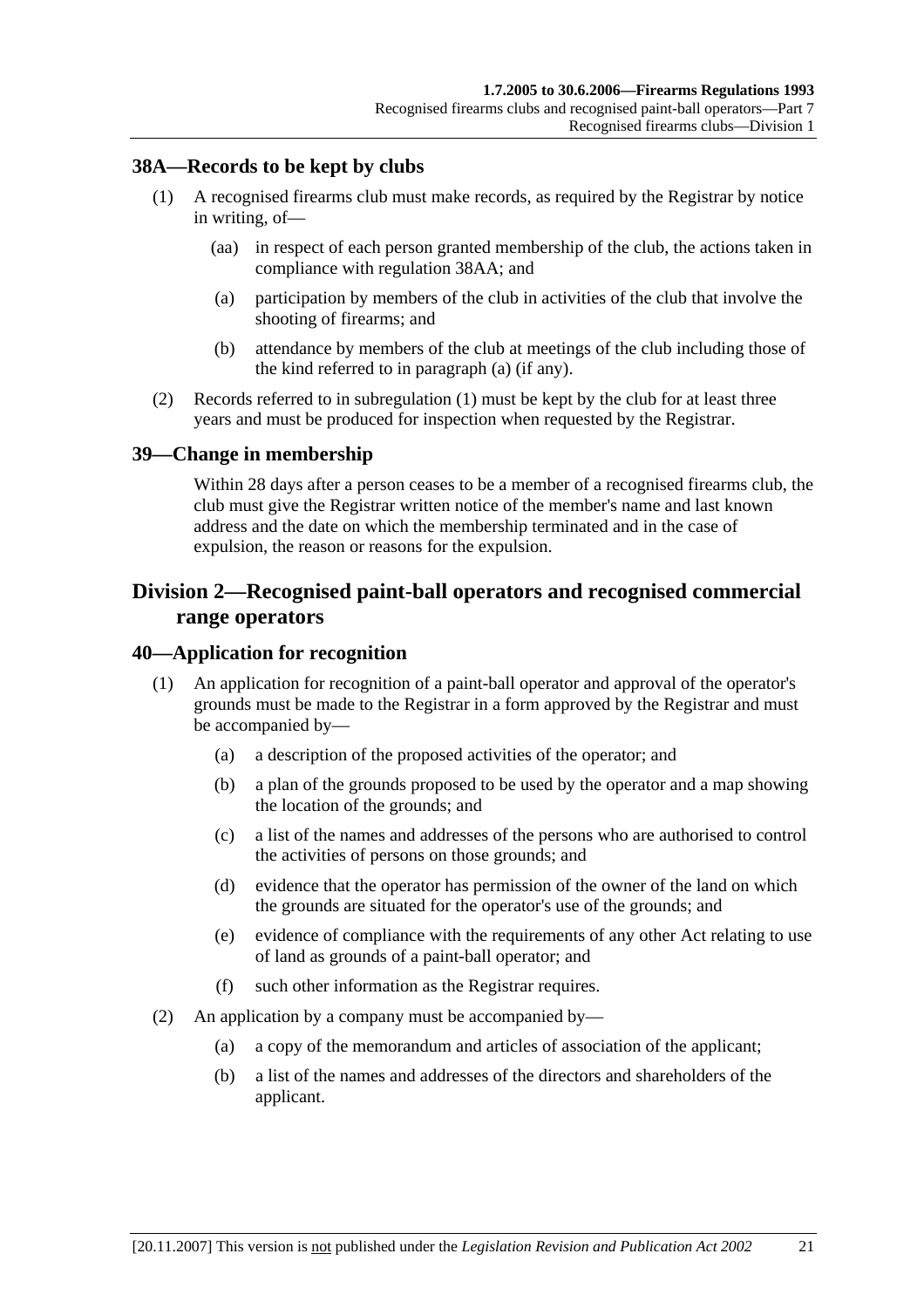# **40A—Application for recognition of commercial range operator**

- (1) An application for recognition of a commercial range operator and approval of the operator's range must be made to the Registrar in a form approved by the Registrar and must be accompanied by—
	- (a) a description of the proposed activities of the operator; and
	- (b) a plan of the range proposed to be used by the operator and a map showing the location of the range; and
	- (c) a list of the names and addresses of the persons who are authorised to control the activities of persons on the range; and
	- (d) evidence that the operator has permission of the owner of the land on which the range is situated for the operator's use of the range; and
	- (e) evidence of compliance with the requirements of any other Act relating to use of land as a shooting range; and
	- (f) such other information as the Registrar requires.
- (2) An application by a company must be accompanied by—
	- (a) a copy of the memorandum and articles of association of the applicant; and
	- (b) a list of the names and addresses of the directors and shareholders of the applicant.

#### **41—Certificate of recognition**

- (1) Where the Minister has declared a person to be a recognised paint-ball operator or recognised commercial range operator, the Registrar must provide the operator with a certificate setting out—
	- (a) the date of recognition; and
	- (b) the location of the operator's grounds or range; and
	- (c) the proposed activities of the operator.
- (2) The operator must display the certificate, or a copy of the certificate, in a prominent position at the grounds or range used by the operator.

#### **42—Alteration of grounds or range**

A recognised paint-ball operator or a recognised commercial range operator must not alter the grounds or range used by the operator without first obtaining the approval of the Registrar.

#### **43—Operator to inform Registrar of change**

 (1) A recognised paint-ball operator or recognised commercial range operator must within 28 days after a variation in or addition to the activities of the operator has occurred provide the Registrar with a description of the variation in or addition to the activities of the operator.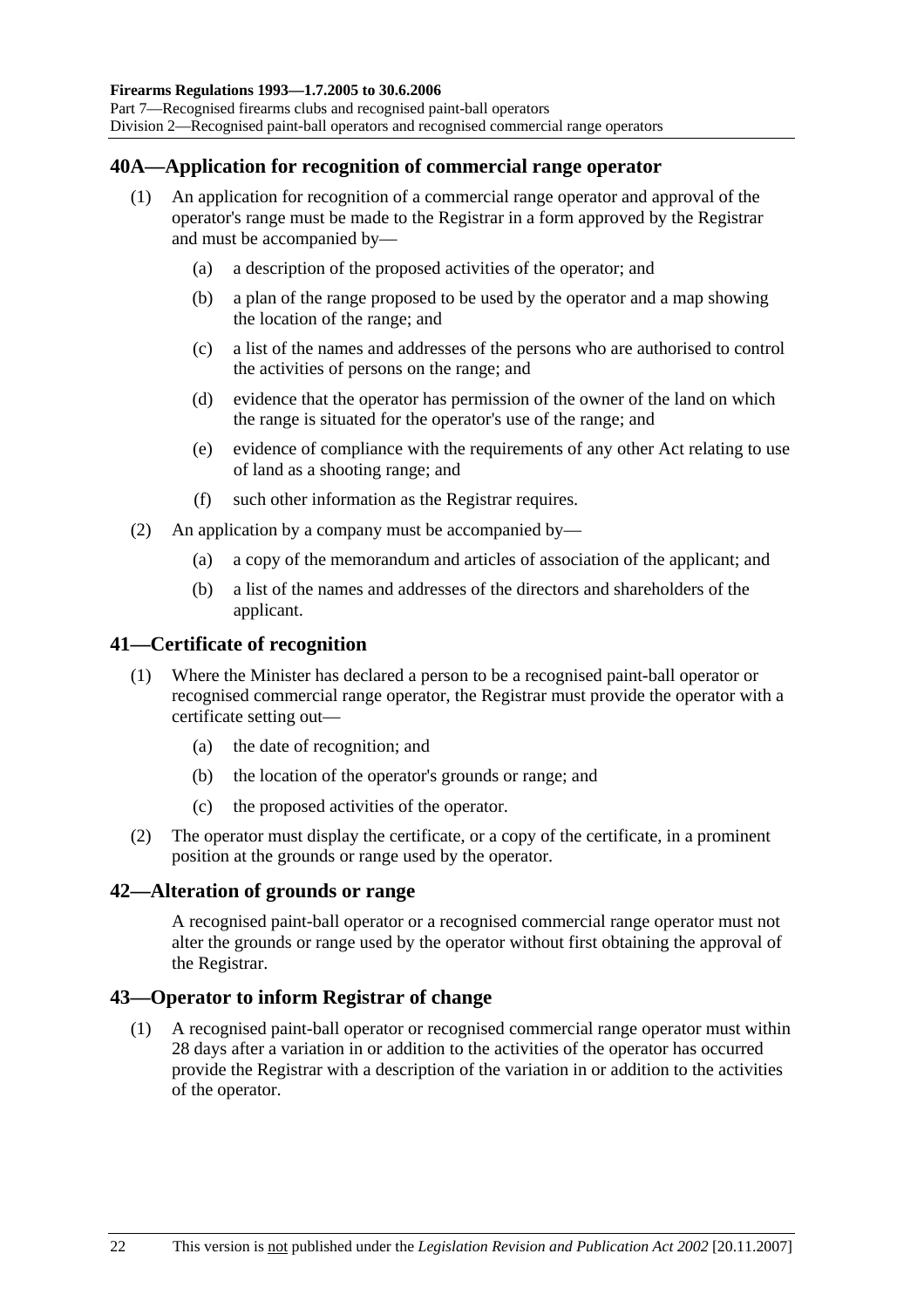- (2) A recognised paint-ball operator or recognised commercial range operator that is a company must within 28 days after—
	- (a) a variation to the memorandum or articles of association of the operator comes into force;
	- (b) a change in the directors or shareholders of the operator has occurred,

provide the Registrar with—

- (c) the text of the variation to the memorandum or articles of association; or
- (d) the names of the persons who have ceased to be directors or shareholders of the operator and the names and addresses of persons who have become directors or shareholders of the operator.
- (3) A recognised paint-ball operator or recognised commercial range operator must—
	- (a) from time to time, at the request of the Registrar, provide the Registrar with such information in relation to the affairs and activities of the operator as the Registrar requires;
	- (b) permit the Registrar, or a person authorised by the Registrar, to inspect the operator's premises and grounds or range at any reasonable time.

# **Part 8—Miscellaneous**

#### **44—Prescribed person—section 20A**

The following classes of persons are prescribed for the purposes of the definition of *prescribed person* in section 20A of the Act:

- (a) persons registered as nurses under the *Nurses Act 1985*;
- (b) registered psychologists under the *Psychological Practices Act 1973*;
- (c) professional counsellors;
- (d) social workers.

## **44A—Exclusion from s. 35A of the Act**

- (1) A person who carries on the business of carrying goods may carry a firearm and ammunition, or cause a firearm and ammunition to be carried, by the same vehicle, vessel or aircraft if—
	- (a) the owner of the firearm and the owner of the ammunition are being carried by the same vehicle, vessel or aircraft and no ammunition is carried in the chamber, breech or a magazine of the firearm; or
	- (b) the firearm and ammunition are carried in the same vehicle, vessel or aircraft with the approval of the Registrar.
- (2) For the purposes of section 35A(2) of the Act, a class C, D or H firearm must not be transported if there is a round of ammunition in the chamber, breech or a magazine of the firearm.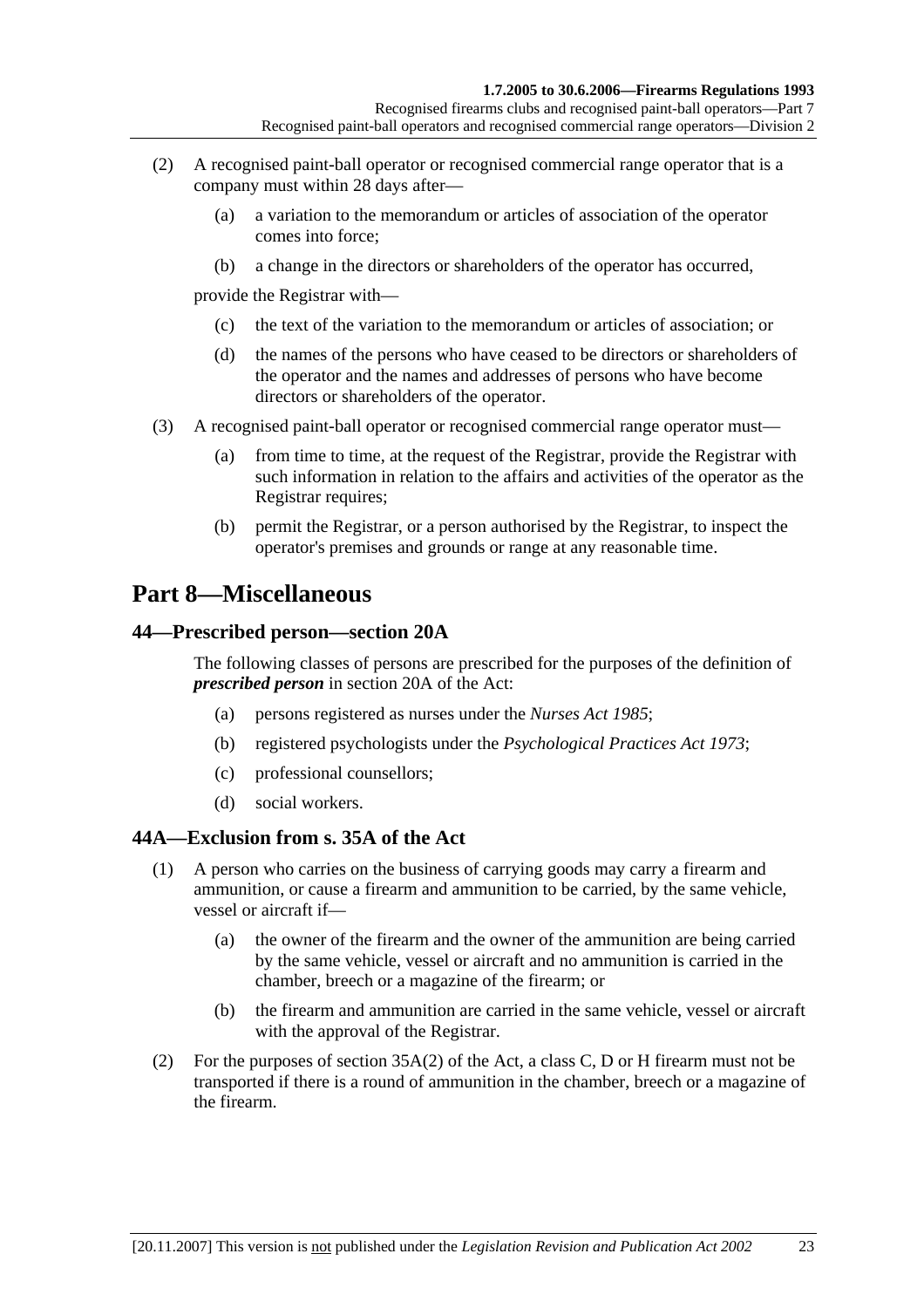# **45—Records**

- (1) Records that a person is required to compile and keep under the Act, these regulations or the conditions of a licence must be produced on demand to the Registrar or a police officer.
- (2) All alterations made to records compiled and kept under the Act, these regulations or the conditions of a licence must be made so that the entry that is altered remains clearly legible.

# **46—Waiver of firearms licence fee**

The Registrar may waive payment of the fee for, or for the renewal of, a firearms licence that is endorsed for use in guarding property in the course of employment by a person who carries on the business of guarding property if—

- (a) the licence is not endorsed for any other purpose; and
- (b) the employee who has possession of a firearm pursuant to the licence will only have possession of the firearm when on the employer's premises and when carrying out the duties of his or her employment.

## **47—Form of applications and licences etc**

- (1) An application to the Registrar under the Act or these regulations must, unless otherwise provided, be in a form approved by the Registrar.
- (2) A licence, permit or registration certificate granted or issued by the Registrar must, unless otherwise provided, be in a form approved by the Registrar.

## **48—Alteration, destruction etc of firearm**

- (1) A notice to the Registrar under section 25 of the Act must be in a form approved by the Registrar.
- (3) A person (other than a dealer) who advertises a firearm for sale must include in the advertisement the identification number or combination of numbers and letters stamped or engraved on the firearm.

#### **49—International visitor firearms permits**

- (1) The Registrar may, on the application of a visiting shooter, issue an international visitor firearms permit to the shooter.
- (2) The application—
	- (a) must be in a form approved by the Registrar; and
	- (b) must include, or be accompanied by, such information as the Registrar requires.
- (3) The applicant must—
	- (a) provide such further information as the Registrar requires in order to determine the application; and
	- (b) provide all information in connection with the application in the form required by the Registrar; and
	- (c) provide such proof of the information supplied as the Registrar requires.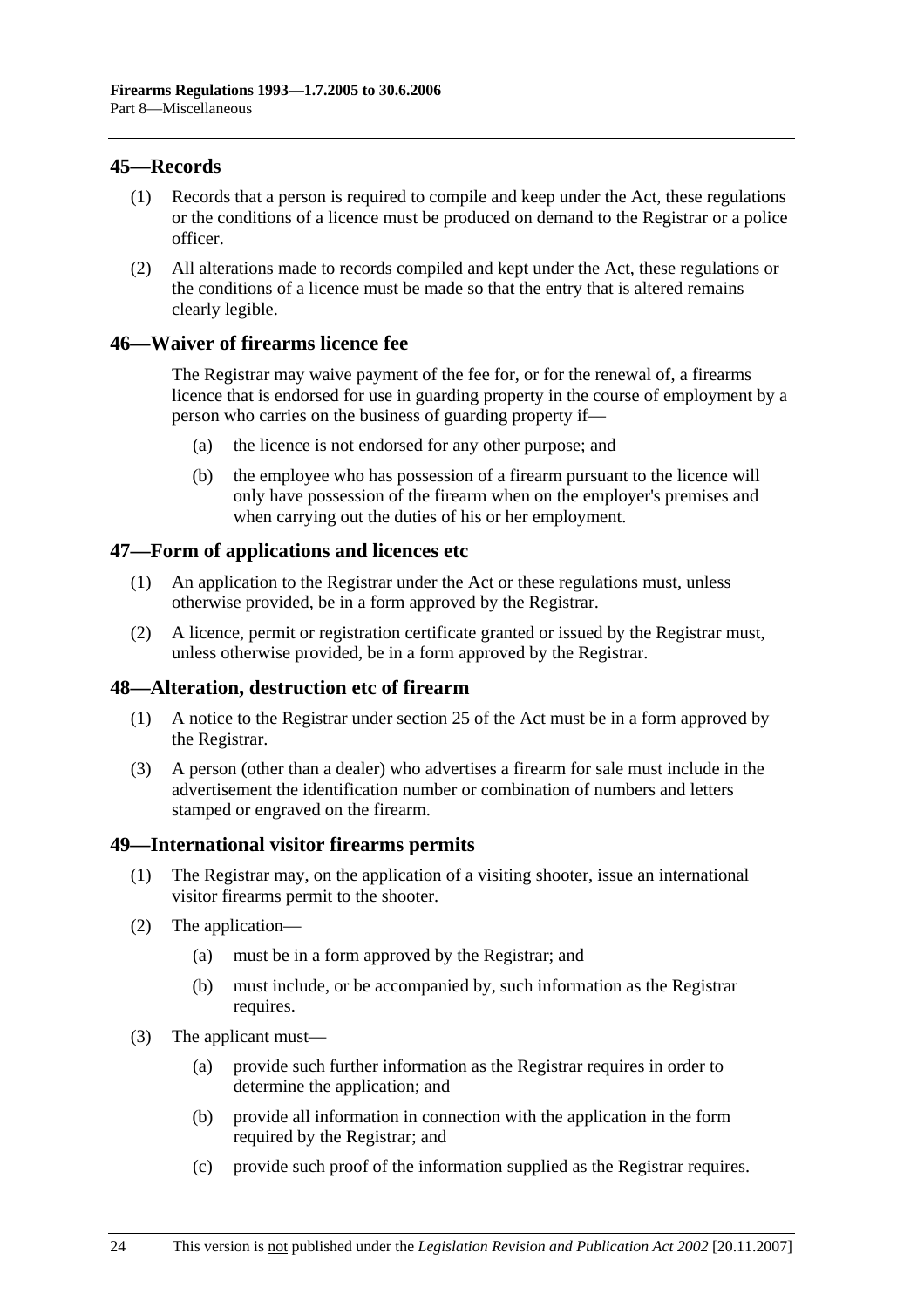- (4) A permit—
	- (a) may be issued for such term and subject to such conditions as the Registrar thinks fit; and
	- (b) may be varied or revoked by the Registrar at any time.
- (5) A permit issued under this regulation—
	- (a) must identify the firearm or firearms to which it applies;
	- (b) must not be issued in relation to a class D firearm or a prescribed firearm.
- (6) A visiting shooter may possess and use a firearm in South Australia for the purpose of, or for a purpose related to, competitive shooting in accordance with an international visitor firearms permit issued to the shooter under this regulation or in accordance with a permit issued to the shooter under a law of another State or a Territory of the Commonwealth corresponding with this regulation.
- (7) A visiting shooter referred to in subregulation (6) is exempt from each of the provisions of the Act and these regulations that he or she would otherwise be required to comply with in relation to activities authorised by the permit.
- (8) In this regulation—

*visiting shooter* means a person who is visiting, or who intends visiting, Australia to participate in competitive shooting.

#### **50—Exemption of persons from outside the State**

- (1) Subject to this regulation, an unlicensed person whose usual place of residence is out of South Australia may possess and use a firearm in South Australia for a purpose permitted by these regulations if the person is authorised to do so under the law of his or her usual place of residence.
- (1a) Subregulation (1) does not entitle a person whose usual place of residence is outside Australia to possess or use a class C, D or H firearm for hunting.
- (1b) A person who is entitled to apply for a permit under regulation 49 is not entitled under this regulation to possess or use a firearm in South Australia for the purpose of, or for a purpose related to, competitive shooting.
- (2) Subject to compliance with subregulation (5), a person who moves his or her usual place of residence to South Australia may, for a period of three months after moving—
	- (a) possess and use class A and B firearms;
	- (b) possess class C, D or H firearms,

in South Australia for a purpose permitted by these regulations if the person was authorised to do so under the law of his or her former place of residence.

- (3) A person who has possession of a firearm under subregulation (1) is not required to register the firearm.
- (4) A person referred to in subregulation (1) or (2) who has been issued with a licence under the law of his or her usual or former place of residence must carry the licence and produce it to a police officer on request.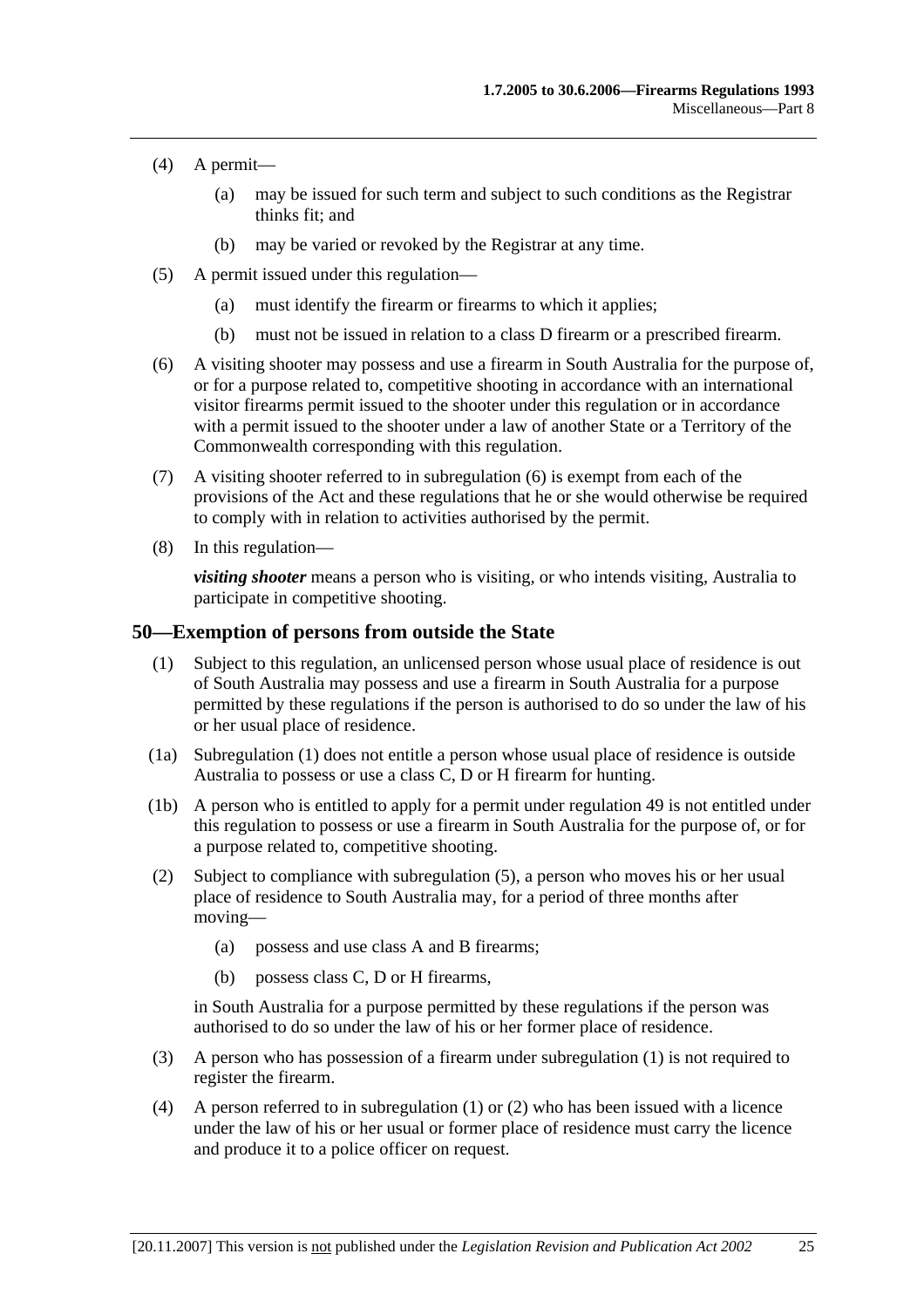- (5) A person who has moved his or her usual place of residence to South Australia must, within seven days after moving apply under the Act and these regulations for registration of, and for a licence to possess and use, the firearms in his or her possession.
- (6) The exemption provided by this regulation does not apply—
	- (a) in relation to a prescribed firearm; or
	- (b) in favour of a person who fails to comply with subregulation (4) or (5).

#### **50A—Exemption of juniors from certain provisions**

- (1) A person who—
	- (a) has reached the age of 12 years but has not reached the age of 18 years; and
	- (b) is a member of a recognised firearms club; and
	- (c) needs to hold a firearms licence in order to participate in a competition or competitions held in another State or Territory of the Commonwealth or held in another country,

is, subject to the conditions set out in subregulation (2), exempt from section 12(3) and (8) of the Act.

- (2) The conditions are as follows:
	- (a) the only purpose that may be endorsed on a licence granted to an exempt person referred to in subregulation (1) is use of a firearm as a member of a recognised firearms club; and
	- (b) the term of a licence granted to an exempt person referred to in subregulation (1) is one year; and
	- (c) a licence granted to an exempt person referred to in subregulation (1) cannot be renewed; and
	- (d) an exempt person referred to in subregulation (1) who is the holder of a licence must not apply for a permit authorising the acquisition of a firearm.

#### **51—Exemption of Frank Adlam Collection**

The miniature firearms that comprised the Frank Adlam Collection at the commencement of these regulations are exempted from the provisions of the Act.

#### **52—Fees**

The fees payable under the Act and these regulations are set out in Schedule 1.

#### **53—Offence**

A person who contravenes, or fails to comply with a provision of these regulations is guilty of an offence.

Maximum penalty: \$2 500.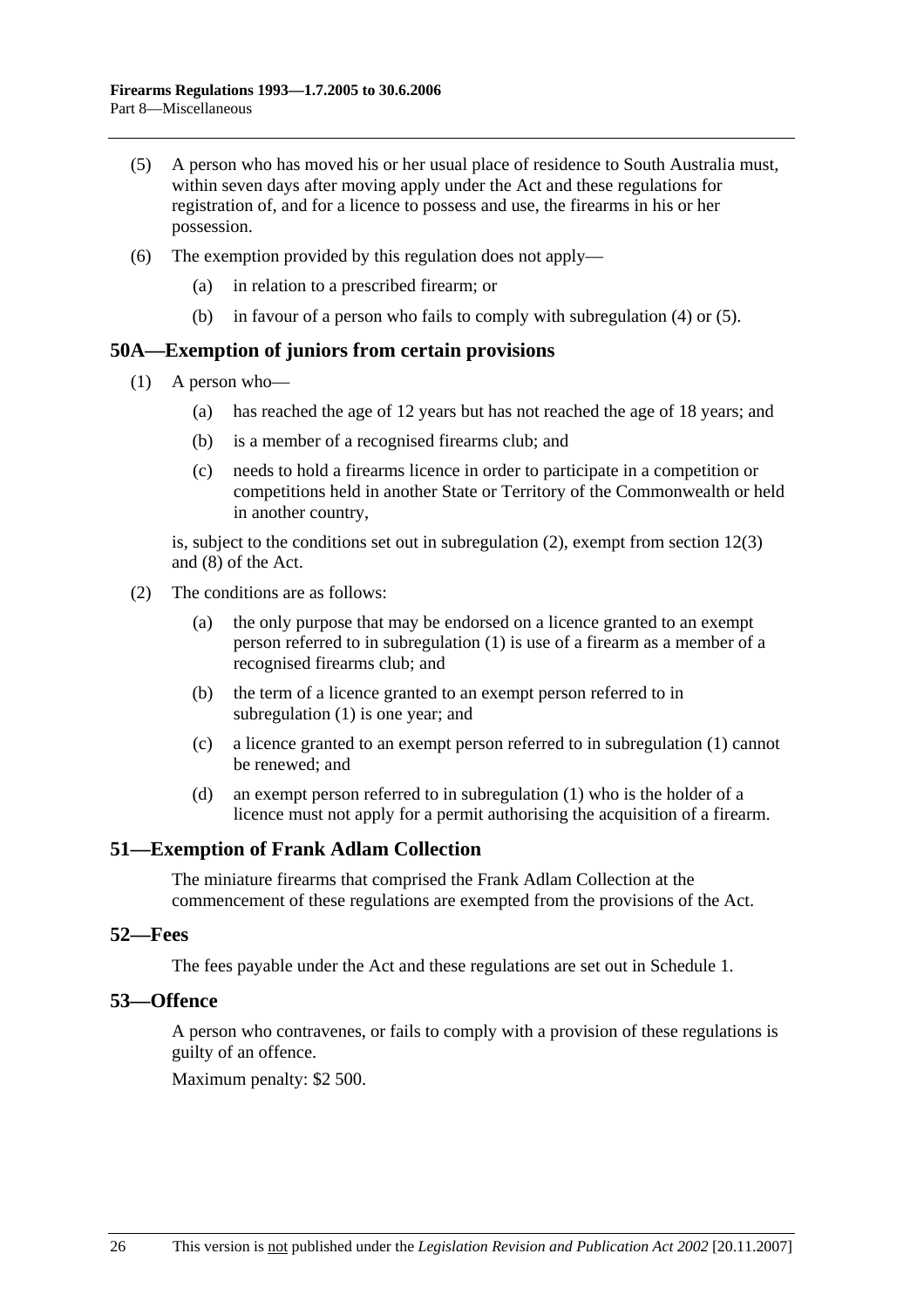# **Schedule 1—Fees**

| 1              | Application for grant or renewal of firearms licence                                                                                                                              |        |
|----------------|-----------------------------------------------------------------------------------------------------------------------------------------------------------------------------------|--------|
|                | Term of the licence is 1 year                                                                                                                                                     | \$55   |
|                | Term of the licence is 3 years                                                                                                                                                    | \$140  |
|                | Term of the licence is 5 years                                                                                                                                                    | \$222  |
|                | If the licence authorises the possession and use of a prescribed firearm                                                                                                          | \$41   |
| 2              | Application for grant or renewal of dealer's licence authorising dealing in firearms or<br>firearms and ammunition                                                                |        |
|                | Term of the licence is 1 year                                                                                                                                                     | \$296  |
|                | Term of the licence is 3 years                                                                                                                                                    | \$859  |
|                | Term of the licence is 5 years                                                                                                                                                    | \$1425 |
| 3              | Application for grant or renewal of dealer's licence that only authorises dealing in<br>ammunition                                                                                |        |
|                | Term of the licence is 1 year                                                                                                                                                     | \$85   |
|                | Term of the licence is 3 years                                                                                                                                                    | \$229  |
|                | Term of the licence is 5 years                                                                                                                                                    | \$375  |
| $\overline{4}$ | Application for variation of licence                                                                                                                                              | \$33   |
| 5              | Application for registration of firearm in the name of the owner of the firearm or for<br>issue of duplicate certificate of registration                                          | \$21   |
| 6              | Application for a licence to replace licence lost, stolen or destroyed                                                                                                            | \$33   |
| 7              | Application for a permit to acquire ammunition                                                                                                                                    | \$21   |
| 8              | Fee to witness the transfer of a firearm under Part 3 Division 2A of the Act                                                                                                      | \$12   |
|                | Note—If a firearm is registered in the name of the owner immediately after the<br>transfer of the firearm is witnessed by a police officer, the witnessing fee is not<br>payable. |        |
| 9              | Administrative fee on late renewal of a licence                                                                                                                                   | \$23   |

# **Schedule 2—Transitional provisions**

- 1 The conditions prescribed by paragraphs (a), (b) and (c) of subregulation (8) of regulation 19 do not come into force in respect of a licence in force immediately before the commencement of the Firearms (Miscellaneous) Amendment Act 1996 until the expiration of three months after the commencement of that subregulation.
- 2 (1) Subclauses (2), (3) and (4) only apply in relation to a person referred to in clause  $4(1)$ of the Schedule of the Act.
	- (2) A class C or D firearm owned by a person to whom this subclause applies as part of a collection immediately before the commencement of the Firearms (Miscellaneous) Amendment Act 1996 may be used by the owner for the purposes of display until and including the application date if the owner complies with the conditions prescribed by regulation 19(8).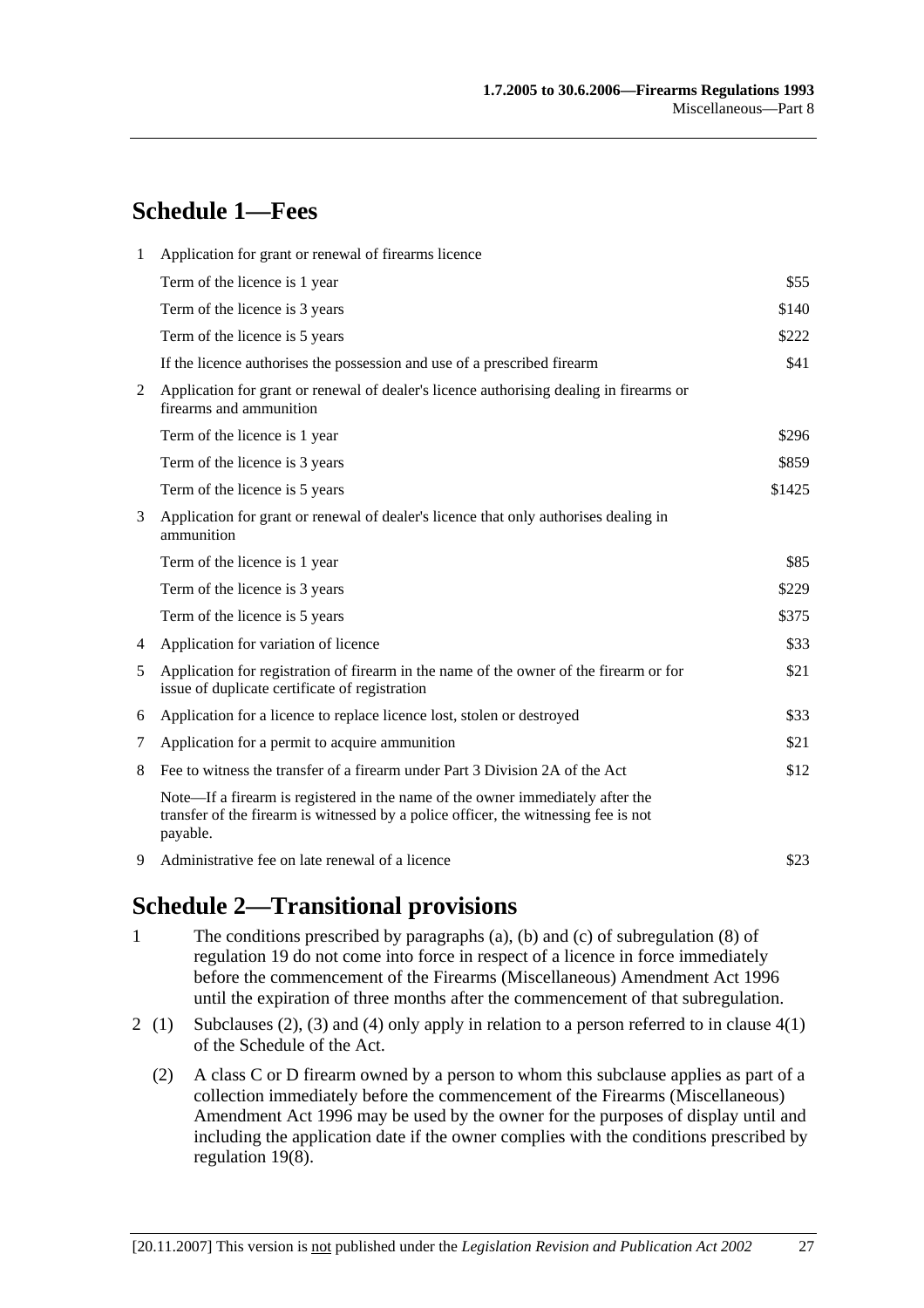- (3) A class C firearm owned immediately before the commencement of the Firearms (Miscellaneous) Amendment Act 1996 by a person to whom this subclause applies being a person who was immediately before the commencement of that Act a member of a recognised firearms club affiliated with The South Australian Clay Target Association Incorporated or the Australian Clay Target Association Incorporated may be used by the owner until and including the application date for the purpose of an activity of the club conducted in accordance with the rules of the Australian Clay Target Association Incorporated.
- (4) If the Royal Zoological Society of South Australia Incorporated is a person referred to in clause 4(1) of the Schedule of the Act, a class C firearm owned by the Society immediately before the commencement of the Firearms (Miscellaneous) Amendment Act 1996 for the operation of its zoos may be used by the Society for that purpose until and including the application date.
- 3 A person who was the owner of an unregistered firearm that was an obsolete firearm immediately before the commencement of the Firearms (Miscellaneous) Amendment Act 1996—
	- (a) is not guilty of an offence against section 23 of the Act if the firearm is registered on or before 31 December 1996 or is lawfully transferred to another person or is surrendered to the Registrar on or before that date;
	- (b) may register the firearm on or before that date without payment of the registration fee.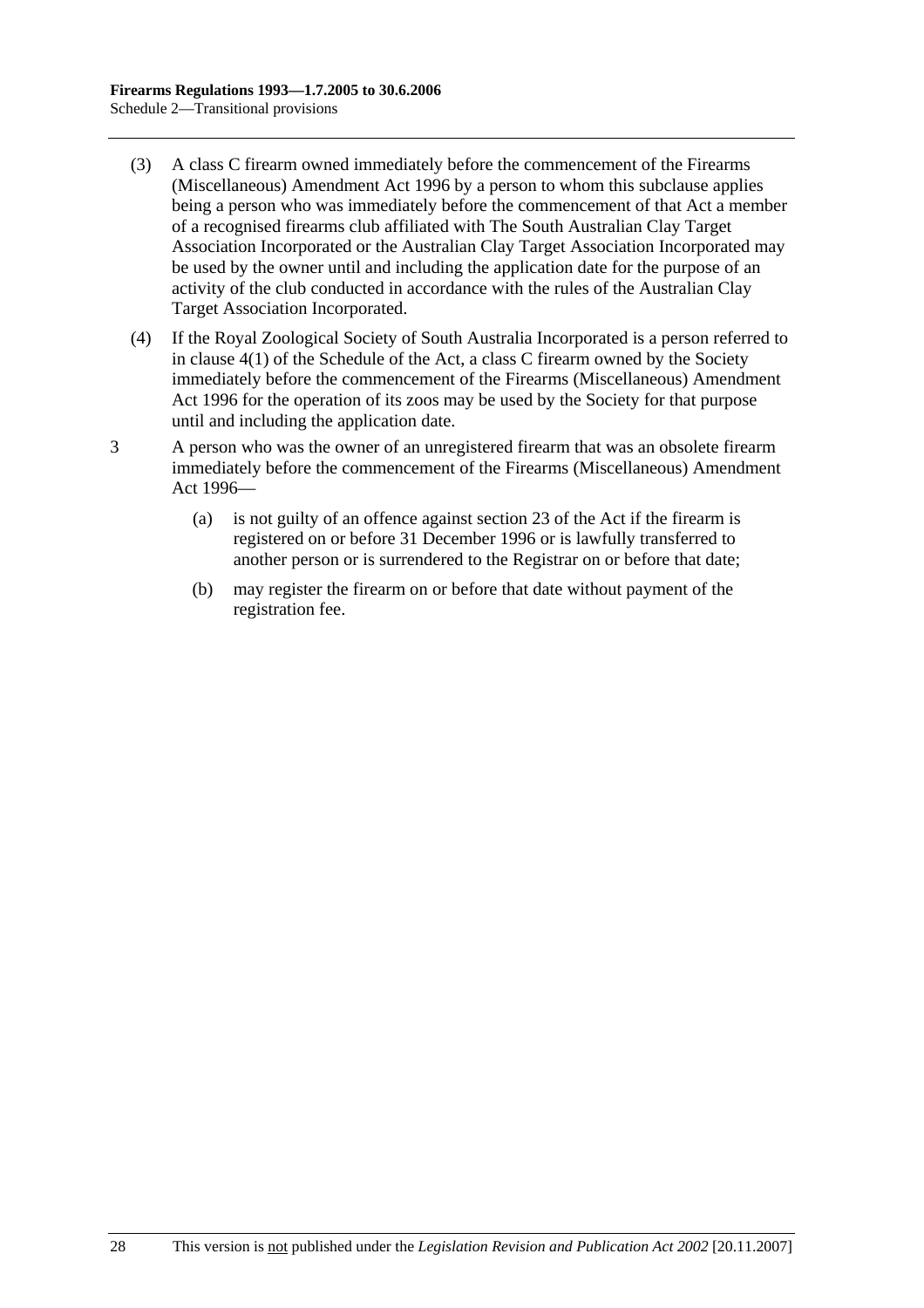# **Legislative history**

# **Notes**

- Variations of this version that are uncommenced are not incorporated into the text.
- Please note—References in the legislation to other legislation or instruments or to titles of bodies or offices are not automatically updated as part of the program for the revision and publication of legislation and therefore may be obsolete.
- Earlier versions of these regulations (historical versions) are listed at the end of the legislative history.
- For further information relating to the Act and subordinate legislation made under the Act see the Index of South Australian Statutes or www.legislation.sa.gov.au.

# **Legislation revoked by principal regulations**

The *Firearms Regulations 1993* revoked the following:

*Firearms Regulations 1980*

# **Principal regulations and variations**

New entries appear in bold.

| Year | N <sub>0</sub> | Reference               | Commencement      |
|------|----------------|-------------------------|-------------------|
| 1993 | 68             | Gazette 29.4.1993 p1482 | 1.9.1993: r2      |
| 1995 | 102            | Gazette 10.5.1995 p2109 | $1.7.1995:$ r 2   |
| 1996 | 72             | Gazette 16.5.1996 p2522 | 16.5.1996: r 2    |
| 1996 | 145            | Gazette 30.5.1996 p2821 | 1.7.1996: $r$ 2   |
| 1996 | 208            | Gazette 5.9.1996 p1077  | 9.9.1996: r2      |
| 1998 | 22             | Gazette 26.2.1998 p1027 | 26.2.1998: r 2    |
| 1998 | 114            | Gazette 28.5.1998 p2436 | $1.7.1998:$ r 2   |
| 1999 | 67             | Gazette 27.5.1999 p2828 | 1.7.1999: r2      |
| 2000 | 54             | Gazette 25.5.2000 p2707 | $1.7.2000:$ r 2   |
| 2000 | 257            | Gazette 2.11.2000 p2926 | 2.11.2000: r 2    |
| 2001 | 92             | Gazette 31.5.2001 p2045 | $1.7.2001:$ r 2   |
| 2002 | 117            | Gazette 20.6.2002 p2660 | $1.7.2002:$ r 2   |
| 2003 | 18             | Gazette 20.2.2003 p735  | $20.2.2003$ : r 2 |
| 2003 | 61             | Gazette 29.5.2003 p2166 | $1.7.2003$ : r 2  |
| 2003 | 198            | Gazette 29.9.2003 p3662 | $1.10.2003$ : r 2 |
| 2004 | 36             | Gazette 27.5.2004 p1409 | $1.7.2004$ : r 2  |
| 2005 | 80             | Gazette 26.5.2005 p1466 | $1.7.2005:$ r 2   |
| 2006 | 152            | Gazette 15.6.2006 p1915 | $1.7.2006$ : r 2  |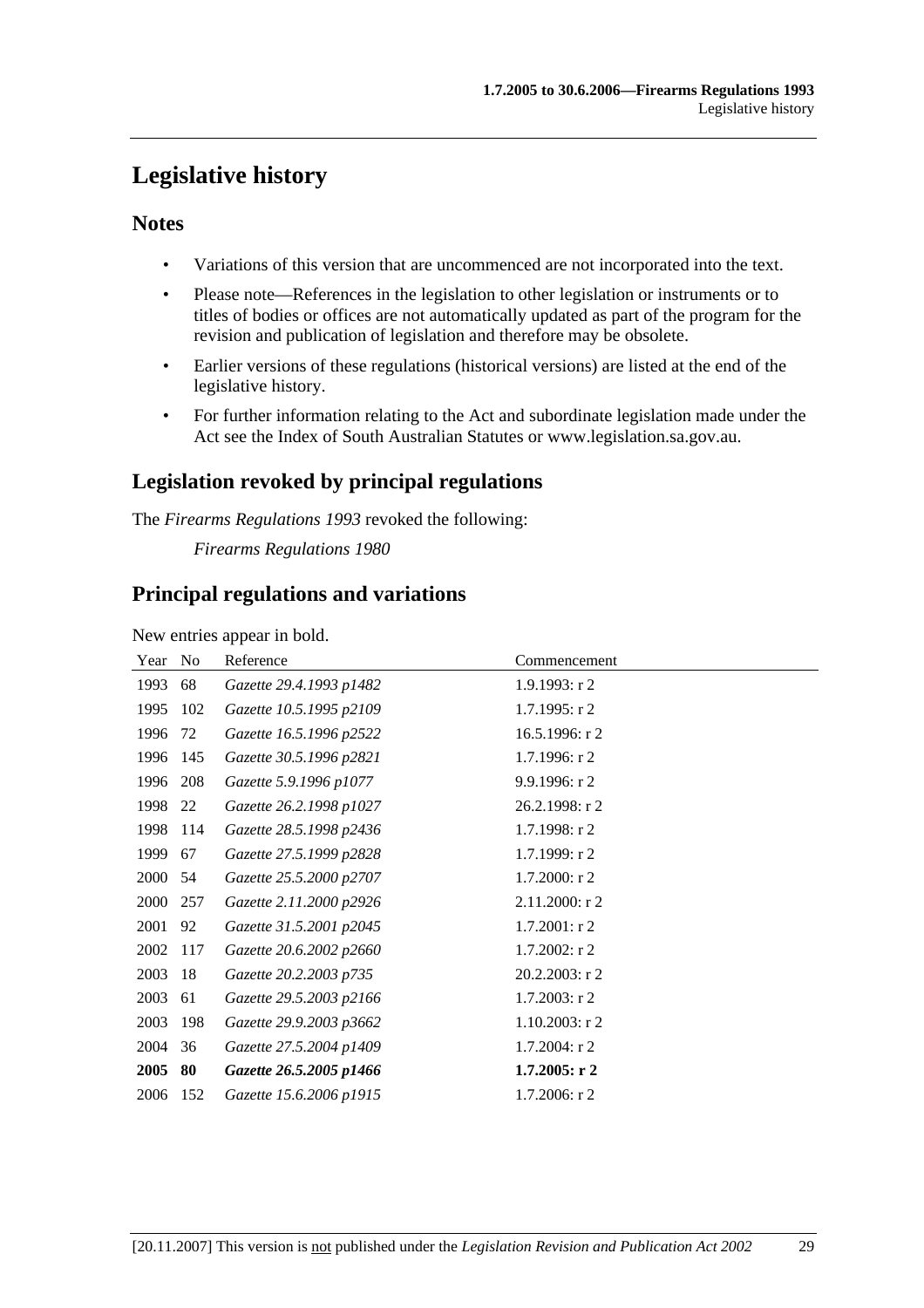# **Provisions varied**

New entries appear in bold.

Entries that relate to provisions that have been deleted appear in italics.

| Provision              | How varied                                                                | Commencement |
|------------------------|---------------------------------------------------------------------------|--------------|
| Pt1                    |                                                                           |              |
| $rr$ 2 and 3           | omitted under the Legislation Revision and<br><b>Publication Act 2002</b> | 1.7.2004     |
| r <sub>4</sub>         |                                                                           |              |
| r(4(1))                |                                                                           |              |
| active member          | inserted by 208/1996 r $3(a)$                                             | 5.9.1996     |
|                        | deleted by 198/2003 r 4                                                   | 1.10.2003    |
| antique firearm        | varied by 208/1996 r 3(b)                                                 | 5.9.1996     |
|                        | deleted by 198/2003 r 4                                                   | 1.10.2003    |
| home-made<br>firearm   | inserted by $208/1996$ r 3(c)                                             | 5.9.1996     |
| obsolete firearm       | deleted by $208/1996$ r $3(d)$                                            | 5.9.1996     |
| pump action<br>shotgun | inserted by 72/1996 r 3                                                   | 16.5.1996    |
|                        | deleted by $208/1996$ r $3(e)$                                            | 5.9.1996     |
| Very pistol            | substituted by $208/1996$ r 3(f)                                          | 5.9.1996     |
| r <sub>5</sub>         | substituted by 208/1996 r 4                                               | 5.9.1996     |
| Pt 2                   |                                                                           |              |
| r 6                    | varied by 208/1996 r 5                                                    | 5.9.1996     |
| r <sub>7</sub>         | (g) deleted by 208/1996 r 6                                               | 5.9.1996     |
|                        | (a) deleted by $198/2003$ r $5(1)$                                        | 1.10.2003    |
|                        | varied by 198/2003 r 5(2)                                                 | 1.10.2003    |
| r <sub>8</sub>         |                                                                           |              |
| r 8(1)                 | r 8 redesignated as $r 8(1)$ and varied by<br>208/1996 r 7                | 5.9.1996     |
|                        | varied by 198/2003 r 6                                                    | 1.10.2003    |
| r 8(2)                 | inserted by 208/1996 r 7(d)                                               | 5.9.1996     |
| r <sub>9</sub>         | substituted by 208/1996 r 8                                               | 5.9.1996     |
| r 10                   | substituted by 72/1996 r 4                                                | 16.5.1996    |
|                        | deleted by 208/1996 r 9                                                   | 5.9.1996     |
| Pt 3 Div 1             |                                                                           |              |
| r 12                   |                                                                           |              |
| r12(2)                 | varied by 208/1996 r 10(a)-(c)                                            | 5.9.1996     |
|                        | varied by 198/2003 r 7(1)                                                 | 1.10.2003    |
| r 12(3), (4)           | substituted by 208/1996 r 10(d)                                           | 5.9.1996     |
| r 12(5)                | substituted by $208/1996$ r $10(d)$                                       | 5.9.1996     |
|                        | deleted by 198/2003 r 7(2)                                                | 1.10.2003    |
| r12(6)                 | substituted by 208/1996 r 10(d)                                           | 5.9.1996     |
| $r 12(7)$ and (8)      | deleted by 208/1996 r 10(d)                                               | 5.9.1996     |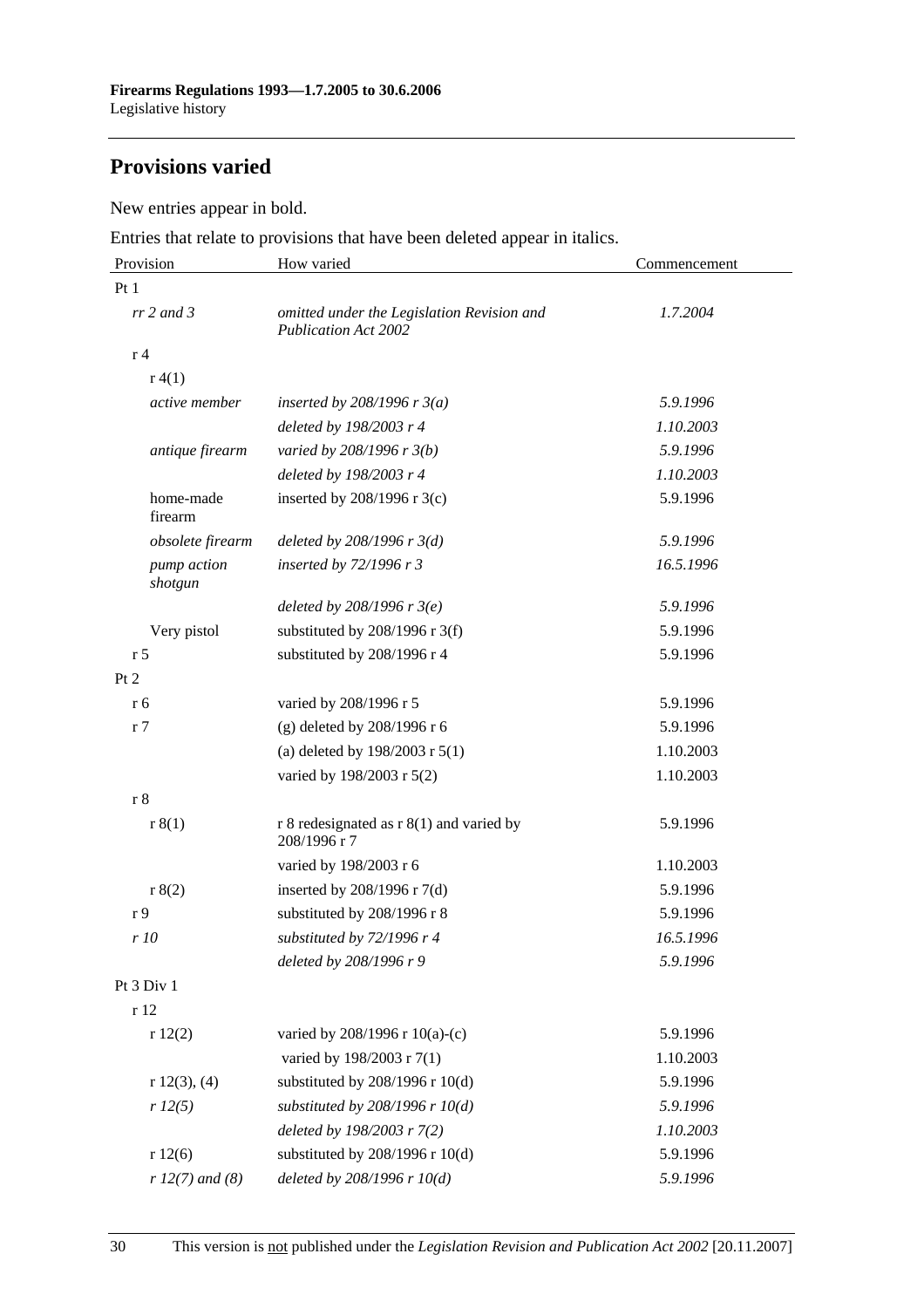| r 12A                 | inserted by 257/2000 r 3                                    | 2.11.2000 |
|-----------------------|-------------------------------------------------------------|-----------|
| Pt 3 Div 2            | heading varied by 208/1996 r 11                             | 5.9.1996  |
| r 13                  | varied by 208/1996 r 12                                     | 5.9.1996  |
| Pt 3 Div 3            |                                                             |           |
| r 15A                 | inserted by 208/1996 r 13                                   | 5.9.1996  |
| r 15B                 | inserted by 208/1996 r 13                                   | 5.9.1996  |
| r 16                  |                                                             |           |
| r16(1a)               | inserted by 208/1996 r 14                                   | 5.9.1996  |
| Pt 3 Div 4            |                                                             |           |
| r17                   |                                                             |           |
| 17(1)                 | varied by 198/2003 r 8                                      | 1.10.2003 |
| r17(2)                | varied by 208/1996 r 15                                     | 5.9.1996  |
| r 18                  |                                                             |           |
| r 18(2)               | substituted by 198/2003 r 9                                 | 1.10.2003 |
| Pt 3 Div 5            |                                                             |           |
| r 19                  | substituted by 208/1996 r 16                                | 5.9.1996  |
| r 19(1)               | varied by 198/2003 r 10(1)                                  | 1.10.2003 |
|                       | varied by 80/2005 r 4                                       | 1.7.2005  |
| r 19(7)               | varied by 18/2003 r 4(1)                                    | 20.2.2003 |
|                       | varied by 198/2003 r 10(2)                                  | 1.10.2003 |
| r 19(7a)              | inserted by $18/2003$ r 4(2)                                | 20.2.2003 |
| $r 19(7b)$ and $(7c)$ | inserted by 198/2003 r 10(3)                                | 1.10.2003 |
| r 19(8)               | varied by 198/2003 r 10(4), (5)                             | 1.10.2003 |
| r 19A                 | inserted by 208/1996 r 17                                   | 5.9.1996  |
| r 19A(1)              | varied by 198/2003 r 11                                     | 1.10.2003 |
|                       | varied by 80/2005 r 4                                       | 1.7.2005  |
| Pt 3 Div 6            |                                                             |           |
| r 20                  |                                                             |           |
| r $20(1)$             | varied by $208/1996$ r $18(a)$ , (b)                        | 5.9.1996  |
| r 20(2a)              | inserted by $208/1996$ r $18(c)$                            | 5.9.1996  |
| Pt 3 Div 7            |                                                             |           |
| r 23                  | substituted by 208/1996 r 19                                | 5.9.1996  |
| Pt 4                  | heading varied by 208/1996 r 20                             | 5.9.1996  |
| r 24                  | substituted by 208/1996 r 21                                | 5.9.1996  |
| r 24A                 | inserted by 257/2000 r 4                                    | 2.11.2000 |
| r 25                  |                                                             |           |
| r 25(1)               | r 25 redesignated as r 25(1) and varied by<br>208/1996 r 22 | 5.9.1996  |
|                       | varied by 80/2005 r 4                                       | 1.7.2005  |
| r 25(2)               | inserted by 208/1996 r 22(c)                                | 5.9.1996  |
| r 26                  | substituted by 208/1996 r 23                                | 5.9.1996  |
|                       | (a)(iii) deleted by $198/2003$ r 13                         | 1.10.2003 |
| r 26A                 | inserted by 198/2003 r 12                                   | 1.10.2003 |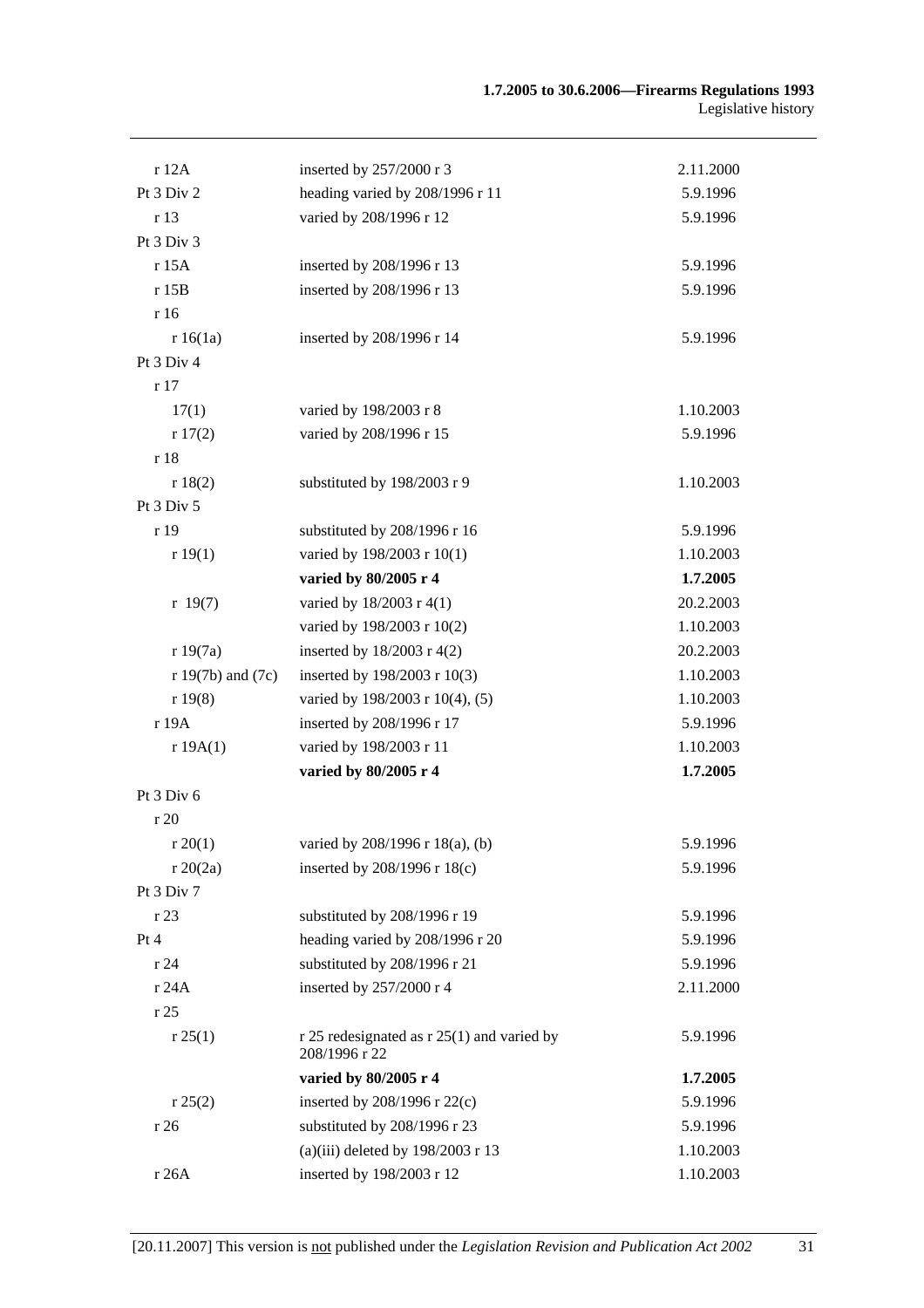#### **Firearms Regulations 1993—1.7.2005 to 30.6.2006**  Legislative history

| r 26B             | inserted by 198/2003 r 12       | 1.10.2003 |
|-------------------|---------------------------------|-----------|
| $Pt\,5$           |                                 |           |
| r 28A             | inserted by 208/1996 r 24       | 5.9.1996  |
| Pt 6              |                                 |           |
| r 29              | substituted by 208/1996 r 25    | 5.9.1996  |
| r 29(1)           | varied by 198/2003 r 14(1), (2) | 1.10.2003 |
| r 29(2)           | varied by 198/2003 r 14(3), (4) | 1.10.2003 |
| r 30              | varied by 208/1996 r 26         | 5.9.1996  |
| r 31              | substituted by 208/1996 r 27    | 5.9.1996  |
| r 31(1)           | varied by 198/2003 r 15(1), (2) | 1.10.2003 |
| r 32              | substituted by 208/1996 r 28    | 5.6.1996  |
| Pt 7 Div 1        |                                 |           |
| r 38AA            | inserted by 198/2003 r 16       | 1.10.2003 |
| r 38A             | inserted by 208/1996 r 29       | 5.9.1996  |
| r 38A(1)          | varied by 198/2003 r 17(1), (2) | 1.10.2003 |
| Pt 7 Div 2        | heading varied by 208/1996 r 30 | 5.9.1996  |
| r 40A             | inserted by 208/1996 r 31       | 5.9.1996  |
| r 41              |                                 |           |
| $r\,41(1)$        | varied by 208/1996 r 32         | 5.9.1996  |
| $r\ 41(2)$        | varied by 208/1996 r 32(b)      | 5.9.1996  |
| r 42              | substituted by 208/1996 r 33    | 5.9.1996  |
| r <sub>43</sub>   |                                 |           |
| $r 43(1)$ and (2) | varied by 208/1996 r 34(a)      | 5.9.1996  |
| $r\,43(3)$        | varied by 208/1996 r 34(a), (b) | 5.9.1996  |
| Pt 8              |                                 |           |
| r 44              | substituted by 208/1996 r 35    | 5.9.1996  |
|                   | varied by 198/2003 r 18         | 1.10.2003 |
| r 44A             | inserted by 208/1996 r 35       | 5.9.1996  |
| r <sub>45</sub>   |                                 |           |
| r 45(1)           | varied by 80/2005 r 4           | 1.7.2005  |
| r 48              |                                 |           |
| r 48(2)           | deleted by 208/1996 r 36        | 5.9.1996  |
| r 49              | deleted by 208/1996 r 37        | 5.9.1996  |
| r 49              | inserted by 257/2000 r 5        | 2.11.2000 |
| r 50              |                                 |           |
| r 50(1)           | varied by 208/1996 r 38(a)      | 5.9.1996  |
|                   | varied by 257/2000 r 6(a)       | 2.11.2000 |
| r 50(1a)          | inserted by 208/1996 r 38(b)    | 5.9.1996  |
| r 50(1b)          | inserted by 257/2000 r 6(b)     | 2.11.2000 |
| r 50(2)           | substituted by 208/1996 r 38(b) | 5.9.1996  |
| r 50(4)           | varied by 80/2005 r 4           | 1.7.2005  |
| r 50(5)           | varied by 208/1996 r 38(c)      | 5.9.1996  |
| r 50(6)           | varied by 208/1996 r 38(d)      | 5.9.1996  |